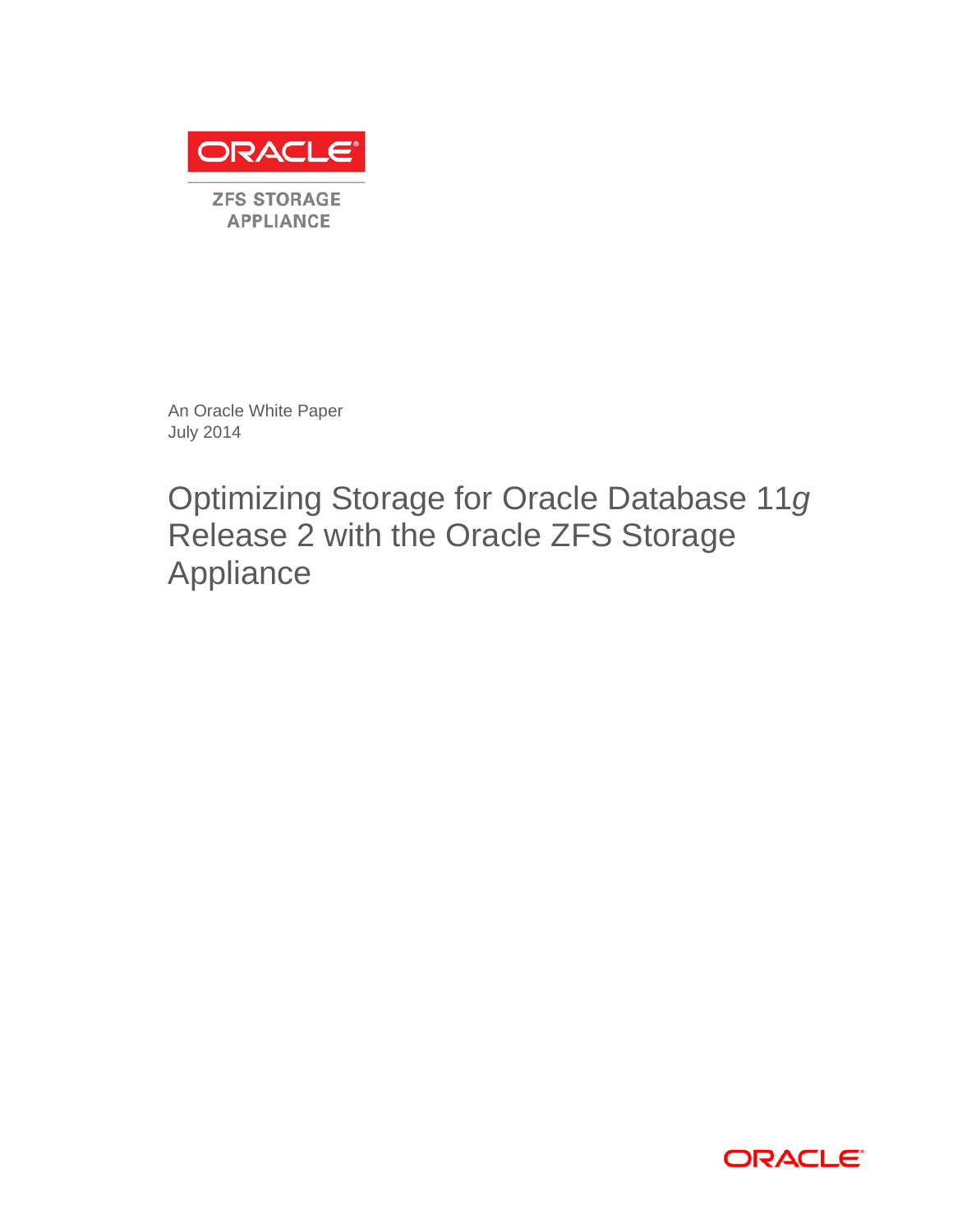# **Contents**

| Why Oracle ZFS Storage Appliance for Oracle Databases  5                                                                                                                                      |
|-----------------------------------------------------------------------------------------------------------------------------------------------------------------------------------------------|
|                                                                                                                                                                                               |
| Reducing the Cost of Operational Management 12                                                                                                                                                |
|                                                                                                                                                                                               |
| Storage virtualization features of the Oracle ZFS Storage Appliance12<br>Applying Best Practices for Deploying Oracle Database 11gR2<br>Share Layout and the Optimal Flexible Architecture 15 |
|                                                                                                                                                                                               |
|                                                                                                                                                                                               |
|                                                                                                                                                                                               |
|                                                                                                                                                                                               |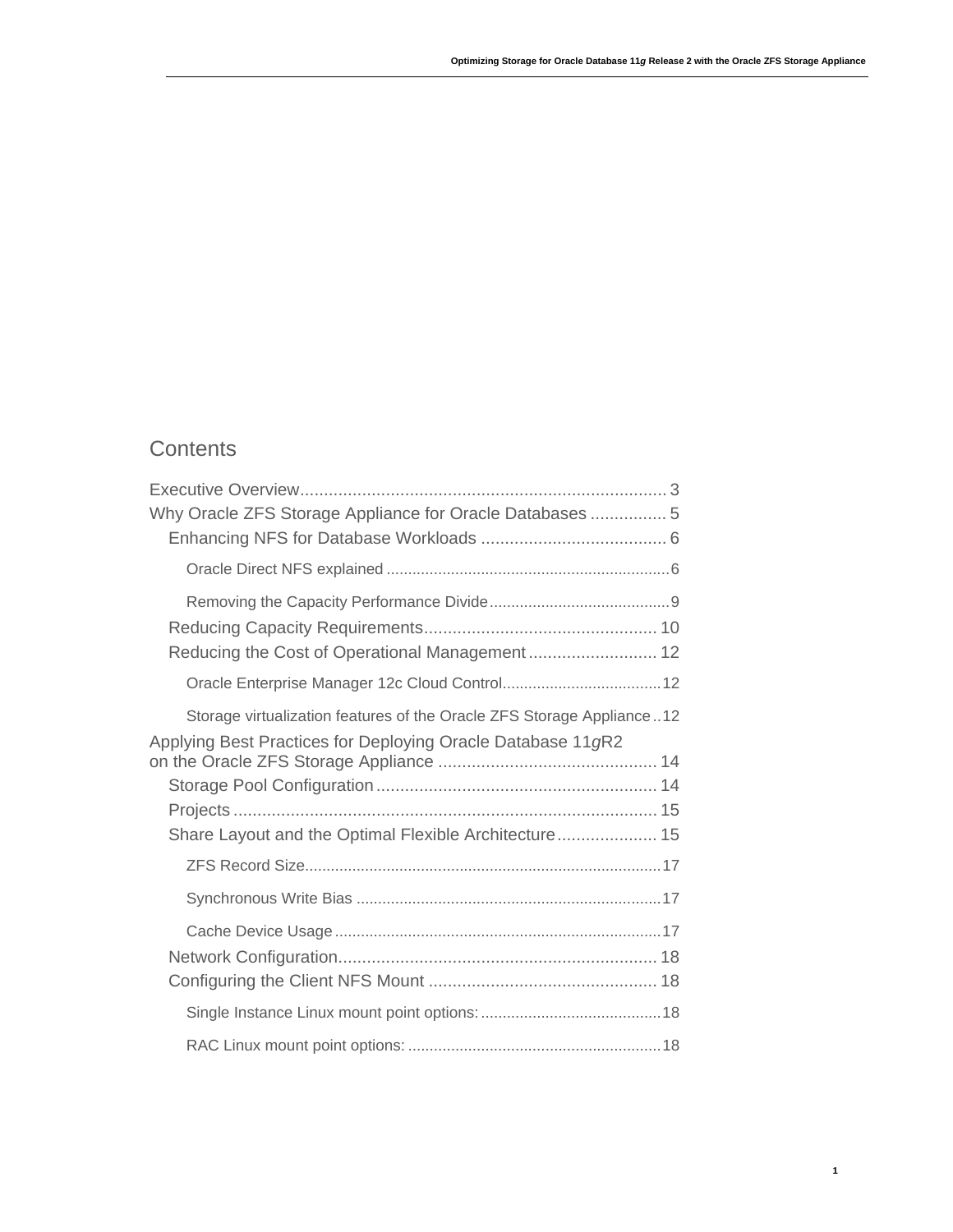**2**

| Appendix A: How to Calculate Hybrid Columnar Compression      |  |
|---------------------------------------------------------------|--|
| Appendix B: Enabling Oracle Hybrid Columnar Compression       |  |
| Enabling the SNMP Service on the Oracle ZFS Storage           |  |
| Configuring SNMP to serve Oracle ZFS Storage Appliance status |  |
|                                                               |  |
|                                                               |  |
| Appendix C: Enabling Oracle Hybrid Columnar Compression       |  |
| Creating LUNs and Adding Them to an ASM Diskgroup  26         |  |
|                                                               |  |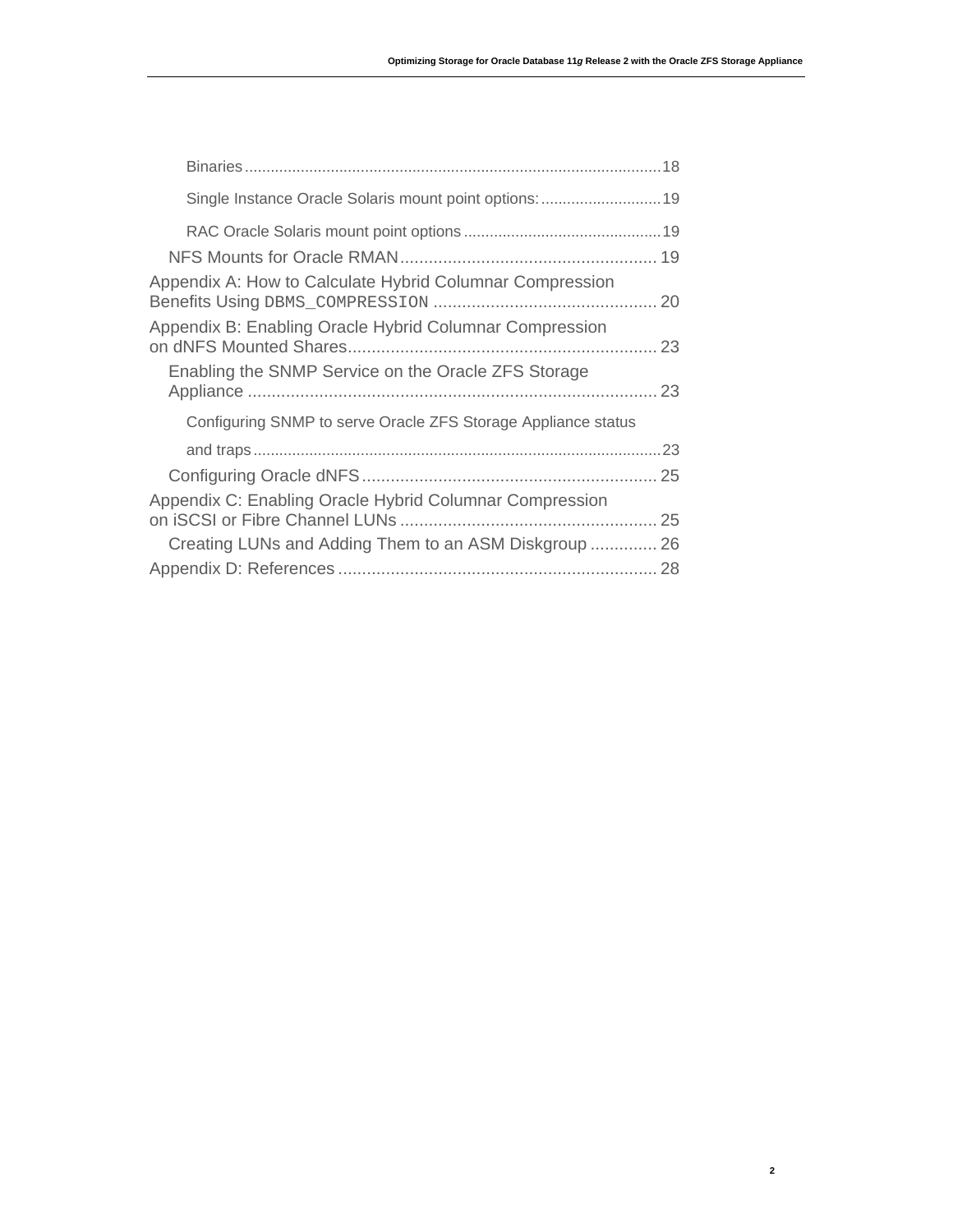# Executive Overview

Databases are the backbone of today's business, whether providing transaction integrity for key business systems such as payment engines or providing the core analytical data for decision-making. These broad and varied uses require similarly varied resources and investment to meet different needs like potentially high IOP or capacity requirements. The architecture of the Oracle ZFS Storage Appliance makes it an ideally suited platform to provide the flexibility required for the ever-changing availability, capacity and performance requirements of the business. With its market-leading benchmark results in SPC-1, SPC-2 and SPEC-SFS, the Oracle ZFS Storage Appliance provides a high performance, low cost, low risk storage platform for databases and general-purpose storage.

Please see ["Realizing the Superior Value and Performance of the Oracle ZFS](http://www.oracle.com/us/products/servers-storage/storage/nas/resources/zfs-sa-businessvaluewp-final-1845658.pdf)  [Storage Appliance"](http://www.oracle.com/us/products/servers-storage/storage/nas/resources/zfs-sa-businessvaluewp-final-1845658.pdf) to learn more about the business value of the Oracle ZFS Storage Appliance.

As growing businesses strive to capture and manage data in a structured fashion, while maintaining corporate compliance, increasing amounts of storage are required to hold the vast amount of data being generated. At the same time, performance requirements to maintain access times that are responsive for the business continually grow. Current storage arrays have evolved in feature benefits, but unlike their server counterparts, have not tracked Moore's Law in performance; instead, capacity increases while the performance is simply maintained, resulting in a utilization efficiency gap. Combine this utilization inefficiency with the inability to handle multiple database loads at a controller level, and today's storage requirements for hosting databases start to impact the data center in an uncontrollable fashion – with the ultimate impact on the IT budget and business profit and loss.

Unlike traditional solutions, Oracle's hardware and software solutions are engineered to work together. Combining this engineering with the extreme performance and market-leading efficiency inherent in the flexible architecture of the Oracle ZFS Storage Appliance produces the ideal platform for database consolidation.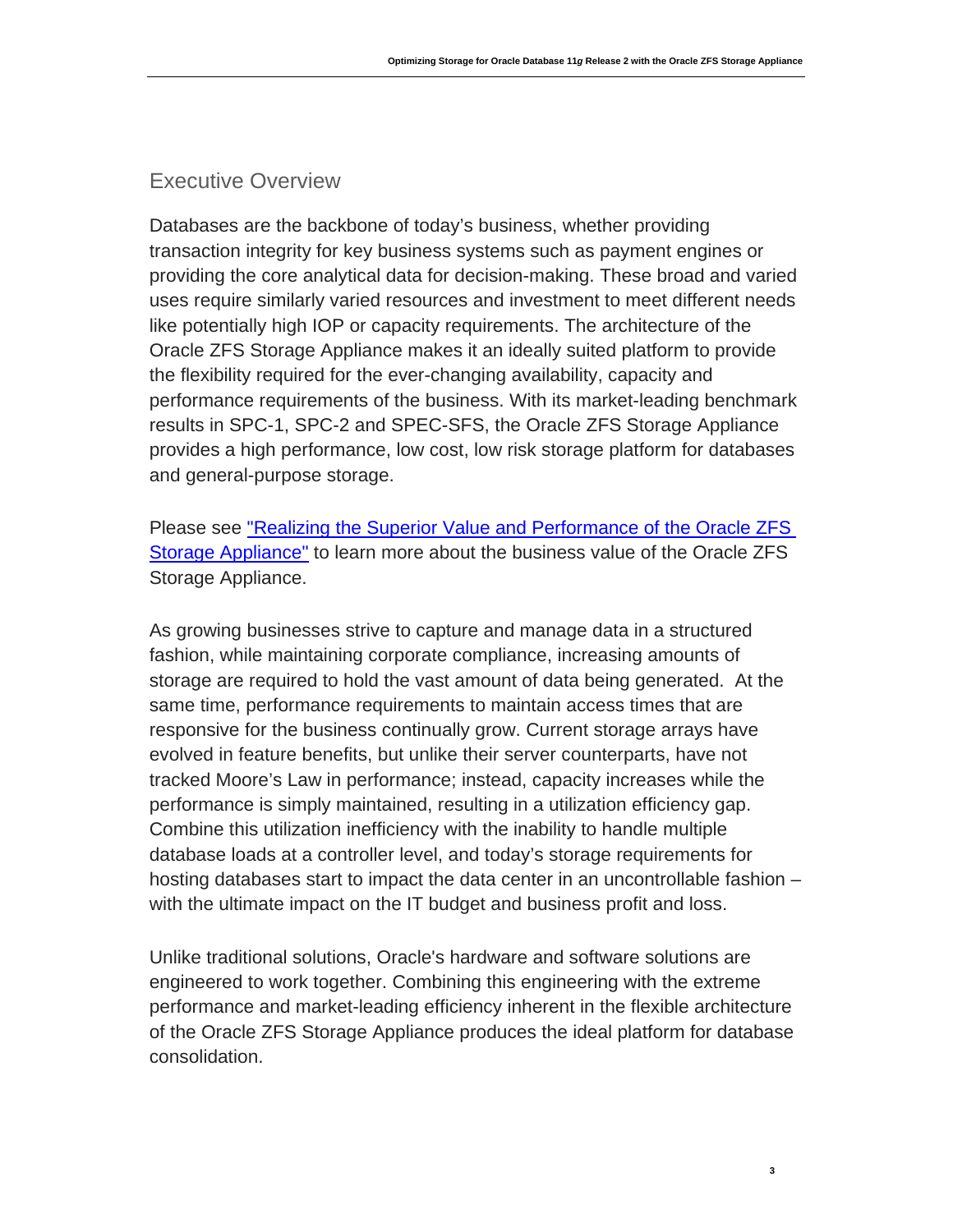**4**

[Th](#page-4-0)e Oracle ZFS Storage Appliance takes advantage of the latest developments in CPU design as well as direct random access memory (DRAM) and flash technology to provide unprecedented caching performance for both reads and writes without the traditional need for lots of Hard Disk Drive (HDD) spindles demonstrated by traditional vendors. This breakthrough technology, implemented as a Hybrid Storage Pool, provides data centers efficiencies that reduce both acquisition costs and total cost of ownership while delivering market-leading performance.

Please see ["Architectural Overview of the Oracle ZFS Storage Appliance"](http://www.oracle.com/technetwork/server-storage/sun-unified-storage/documentation/o14-001-architecture-overview-zfsa-2099942.pdf) for more information on how these efficiency and performance benefits are achieved.

<span id="page-4-0"></span>This paper provides an overall view of the architecturally driven features of the Oracle ZFS Storage Appliance and how they provide superior performance for Oracle Database – in this discussion, specifically Oracle Database 11*g* Release 2.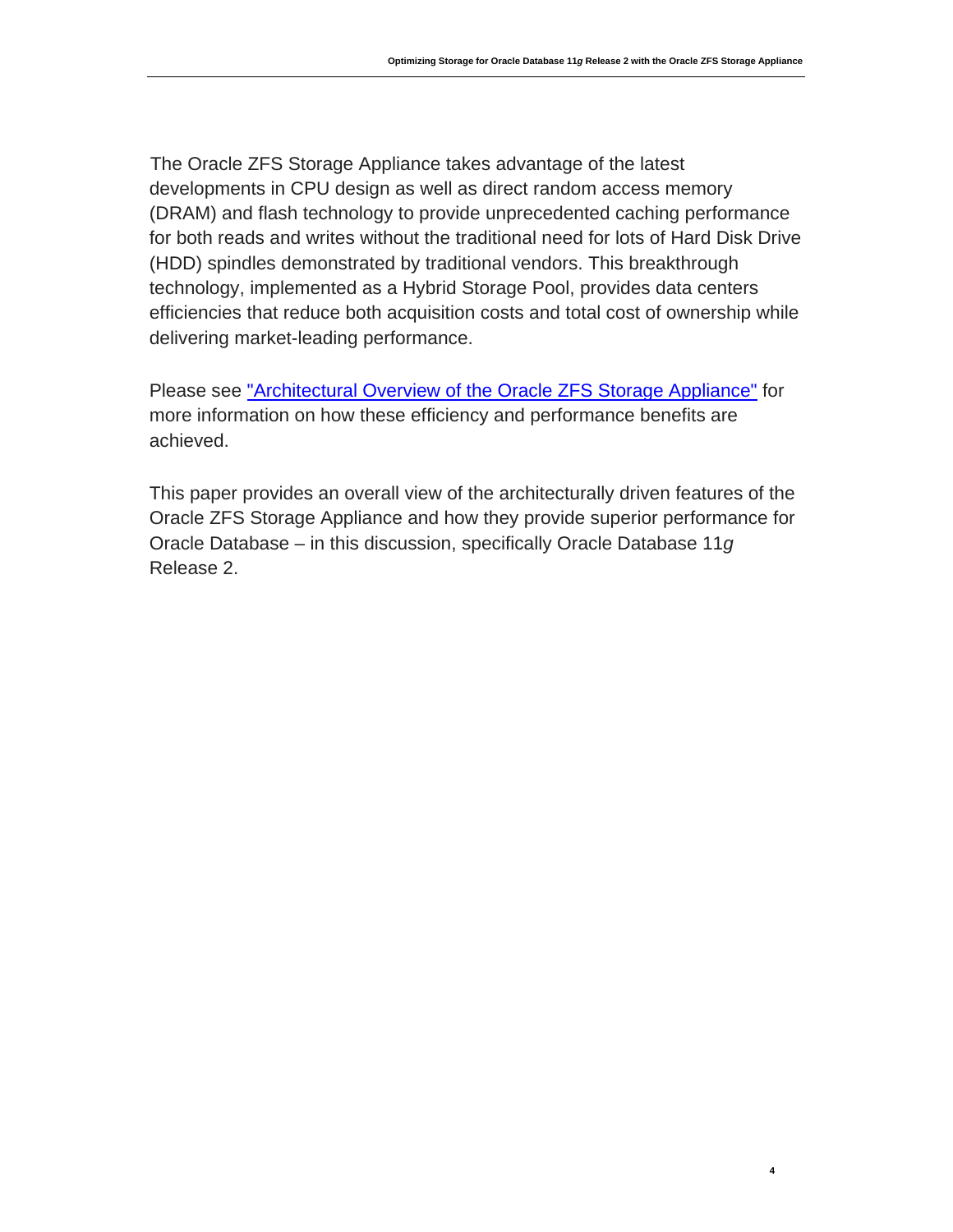# Why Oracle ZFS Storage Appliance for Oracle Databases

The Oracle ZFS Storage Appliance is a unified storage system that allows multiple heterogeneous physical connections, and which supports many storage protocols. The Oracle ZFS Storage Appliance can be physically connected to Ethernet, InfiniBand, or Fibre Channel networks, and can serve NFS (Network File System), SMB (Server Message Block), HTTP, TFTP/SFTP/FTP (HyperText, Trivial File, Secure or SSH File and simple File Transfer Protocols), iSCSI LUNs (Internet Small Computer System Interface LUNs), NDMP (Network Data Management Protocol), SRP (Secure Remote Password) and native Fibre Channel LUNs.

Running Oracle Databases on Oracle ZFS Storage Appliance over NFS provides users with an easy to manage and flexible infrastructure capable of running a large number of database instances.

Ethernet-based NFS facilitates simple provisioning, management, and sharing plus the flexibility to rapidly move and repurpose database and storage resources. NFS implementations are also typically cost-effective as they do not require special Fibre Channel SAN installation, expertise or training, and they allow IT teams to leverage standard Ethernet knowledge.



# **Relative Order Entry Performance**

#### **Figure 1. Comparison of Order Entry Transaction over different protocols**

Oracle over NFS can be deployed for use in virtually any type of Oracle environment, ranging from test and development to 24x7 production online transaction processing (OLTP), enterprise resource planning (ERP), and custom applications. Oracle has tested multiple protocols against the same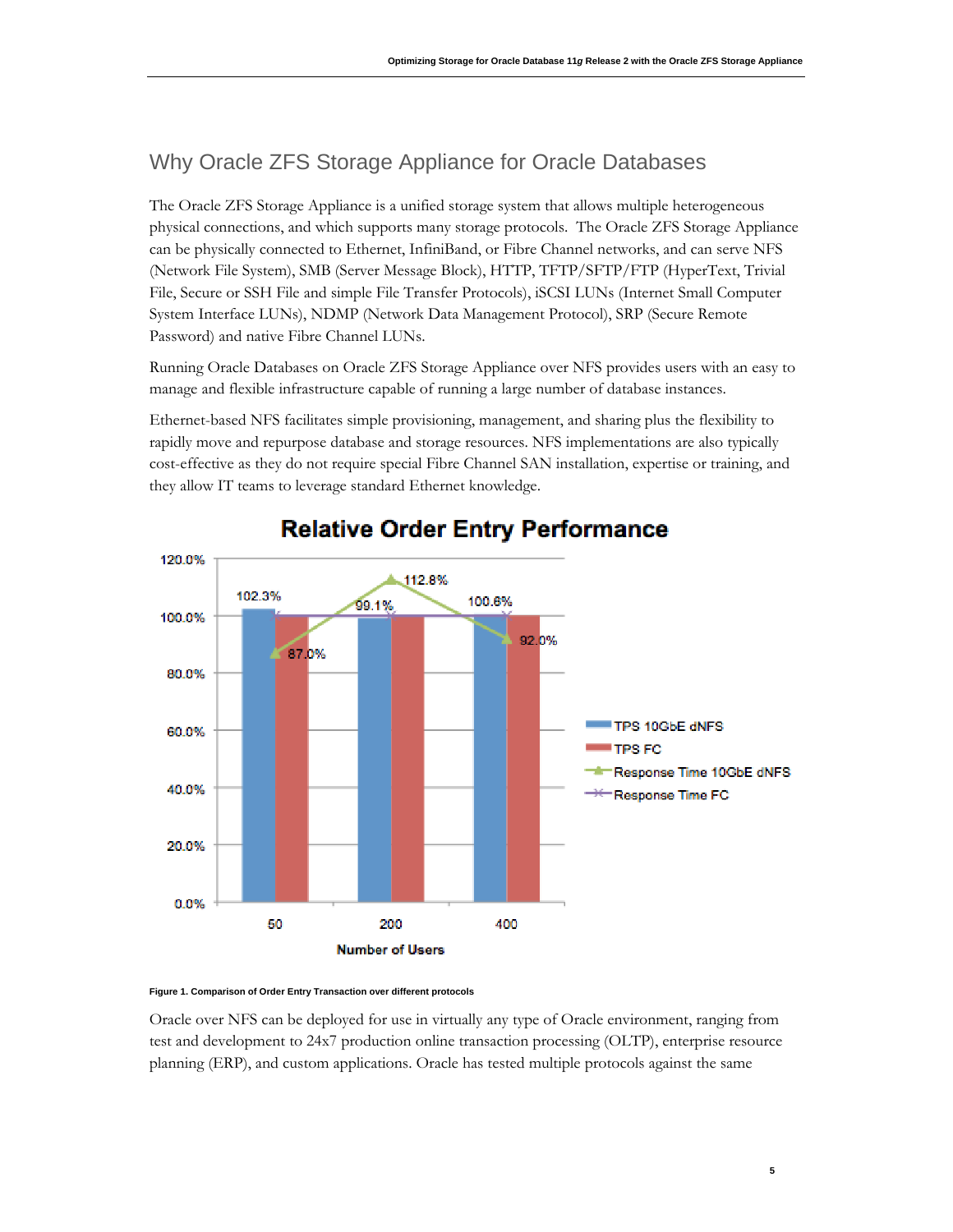workload; figure 1 shows the results. Comparing order entry transactions across multiple workloads, the results show that when properly configured and tuned, Oracle on Direct NFS delivers comparable performance to Fibre Channel using identical hardware (aside from network interface cards [NICs] and host bus adapters [HBAs]) and test conditions. This is accomplished without the additional complexity and cost of storage area network (SAN) Fabrics and without the complexity of optimizing the NFS stack on both the storage array and the clients as would be needed with kernel NFS.

### Enhancing NFS for Database Workloads

NFS version 3 (NFSv3), the version that is in wide use today, consists of server software – for instance, the software that runs on the Oracle ZFS Storage Appliance – and client software running on database servers or other hosts that require access to network storage. Achieving good performance and ensuring proper behavior require that both sides of the connection, client and server, be correctly implemented.

As Oracle engineers hardware and software together, optimizations continue to be made in both the Oracle ZFS Storage Appliance and Oracle operating systems (Oracle Solaris and Oracle Linux) to ensure desired behaviors. Oracle has developed a database-centric Direct NFS (dNFS) client that speeds access to Oracle databases over NFS protocols.

### **Oracle Direct NFS explained**

The development of Oracle dNFS was based on Oracle's own experience of managing multiple databases on NFS storage across Oracle's internal and customer-hosted systems. This ensured design goals based on real world experience and business need.

Oracle dNFS was introduced in Oracle Database 11g Release 1. The release embeds an NFS client in the Oracle Database Kernel, with the design objective to improve performance while accessing NFSbased storage, increase high availability, and optimize scalability of the complete architecture, while eliminating complex NFS administration and optimizations. The resulting implementation ensures that consistent configurations can take place across multiple operating systems, including but not limited to Oracle Solaris, Oracle Linux and Microsoft Windows.

**6**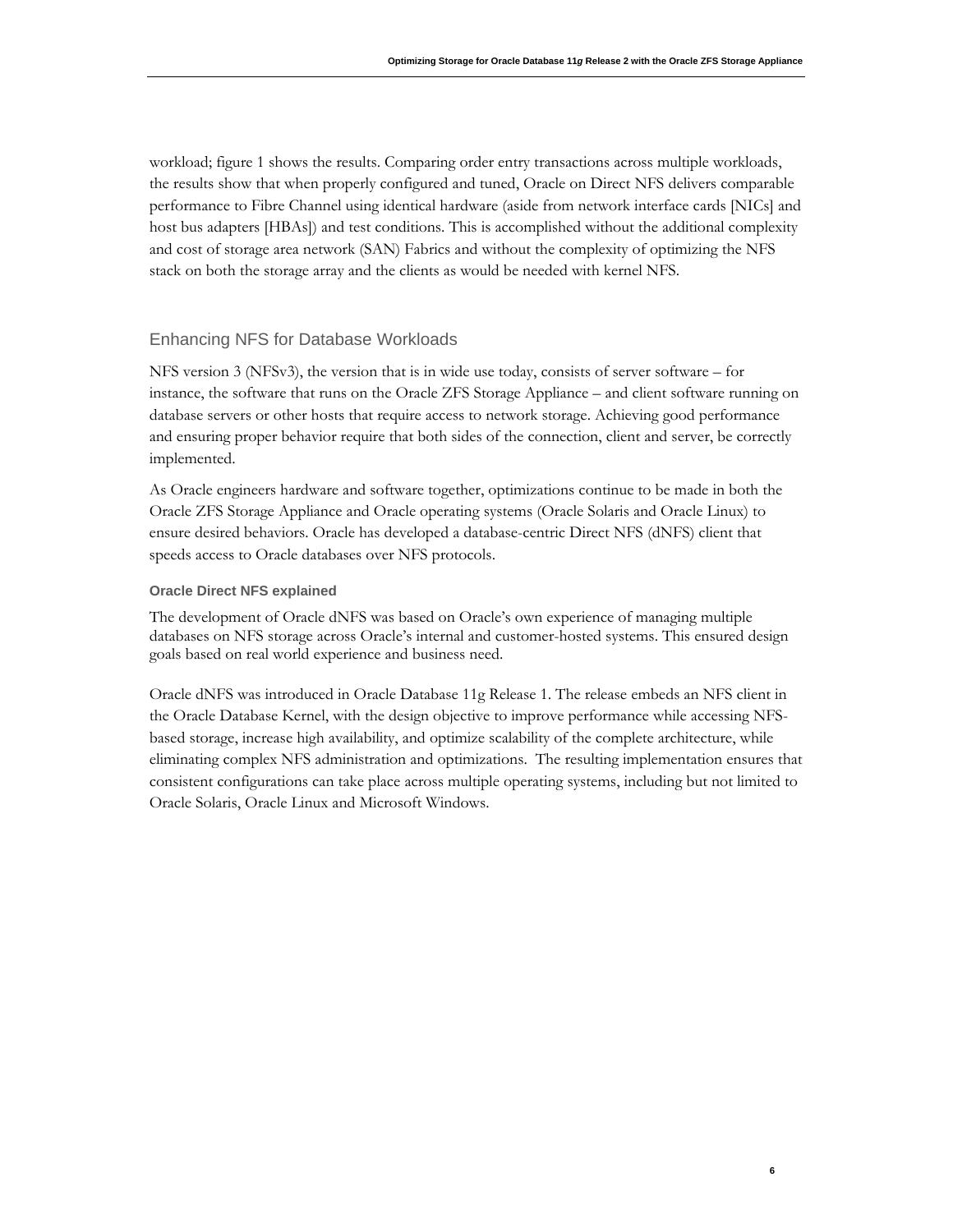

#### **Figure 2. Traditional NFS compared to dNFS**

By implementing dNFS in the Oracle Stack, storage can be accessed through the TCP/IP layer while removing the unnecessary overheads introduced with a typical operating system.

For more information on dNFS, consult the *Oracle Database Installation Guide* for your particular operating system, and reference Section 5.3.9, "Configuring and Using Direct NFS Client." Installation Guides are available at: [http://docs.oracle.com/cd/E11882\\_01/nav/portal\\_11.htm.](http://docs.oracle.com/cd/E11882_01/nav/portal_11.htm)

The Oracle ZFS Storage Appliance Analytics feature allows users to easily see some of the benefits from using dNFS for Oracle databases. Analytics can provide in-depth feedback on I/O operations and the impact of the Hybrid Storage Pool and the disk drives themselves. This feedback enables educated decision making while sizing, for instance, and insights to understanding where appropriate upgrades can be made. The following figure shows the Oracle ZFS Storage Appliance browser user interface (BUI) displaying the creation of a simple tablespace using NFS shares mounted without dNFS enabled, using the following CLI command:

CREATE TABLESPACE ZFSTS\_NFS DATAFILE '/ora2/NFS1.dbf' size 512m;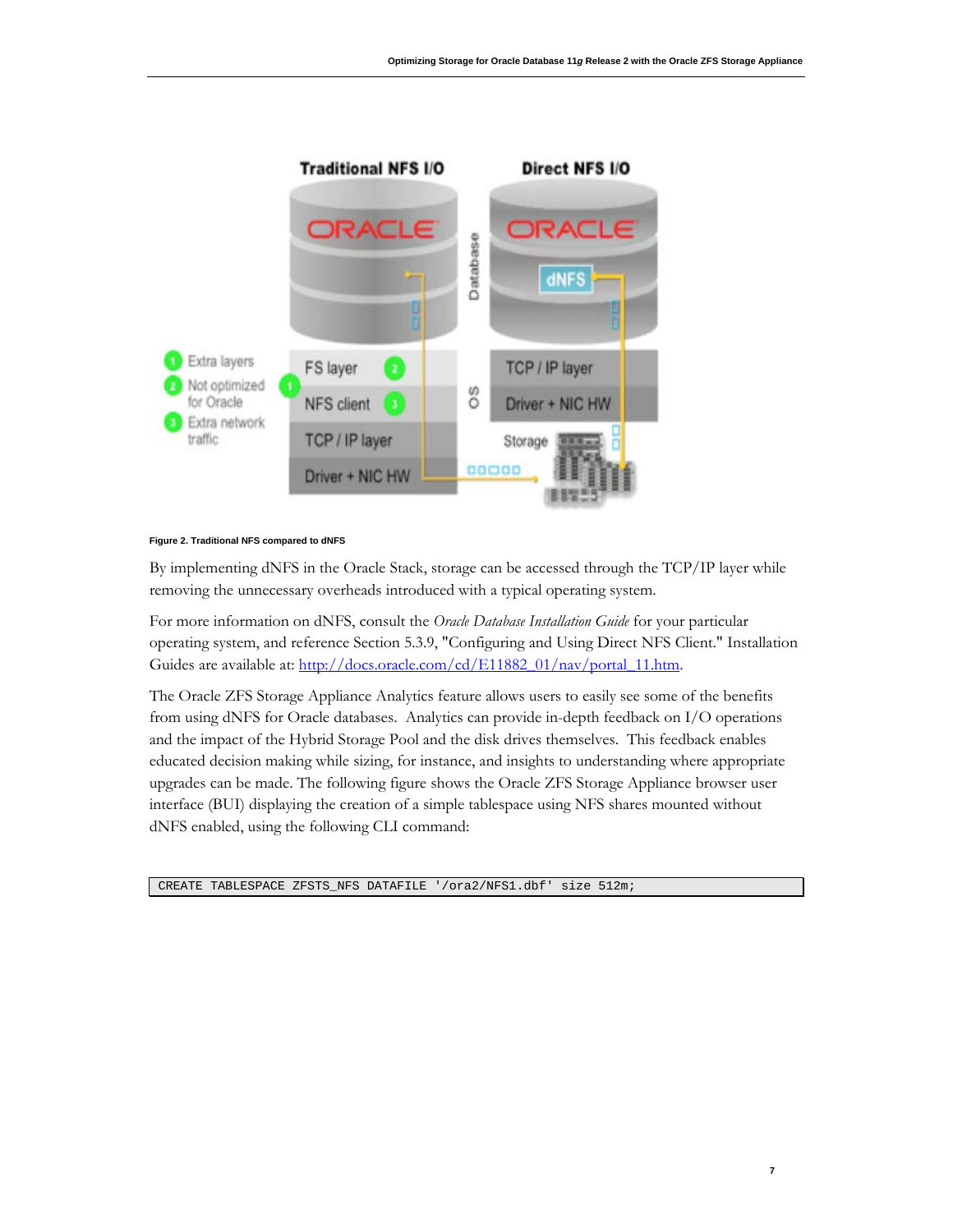

**Figure 3. Oracle ZFS Storage Appliance Analytics demonstrating a Create Tablespace I/O profile**

As can be seen, when creating the tablespace, Oracle performs a large amount of I/O as it sequentially writes to the data file. Following the current Oracle recommendations, the size of each I/O is limited to 32 k by the NFS mount options.

#### rsize=32768,wsize=32768

This results in a large number of small IOPS for table creation. It is possible to ignore the Oracle recommendations and increase the values of rsize and wsize; however, the actual maximum transfer size for NFS operations is also restricted by kernel limits and the NFS implementation for the client. For example, in Oracle Solaris 10, the system tunable parameters influence the size of NFS I/O.

```
nfs:nfs3_bsize 
nfs:nfs3_max_transfer_size
```
By default, this is set to 32 k and needs to be tuned before changing the values of the NFS mount options.

Using dNFS allows Oracle to perform NFS operations to the Oracle ZFS Storage Appliance without being constrained by any NFS client implementation. The following figure this time shows the tablespace created in the same manner as the previous example but with dNFS enabled, so the Oracle Database is now able to create the tablespace more efficiently, using a smaller number of 1 MB I/Os rather than many more 32 k I/Os.

**8**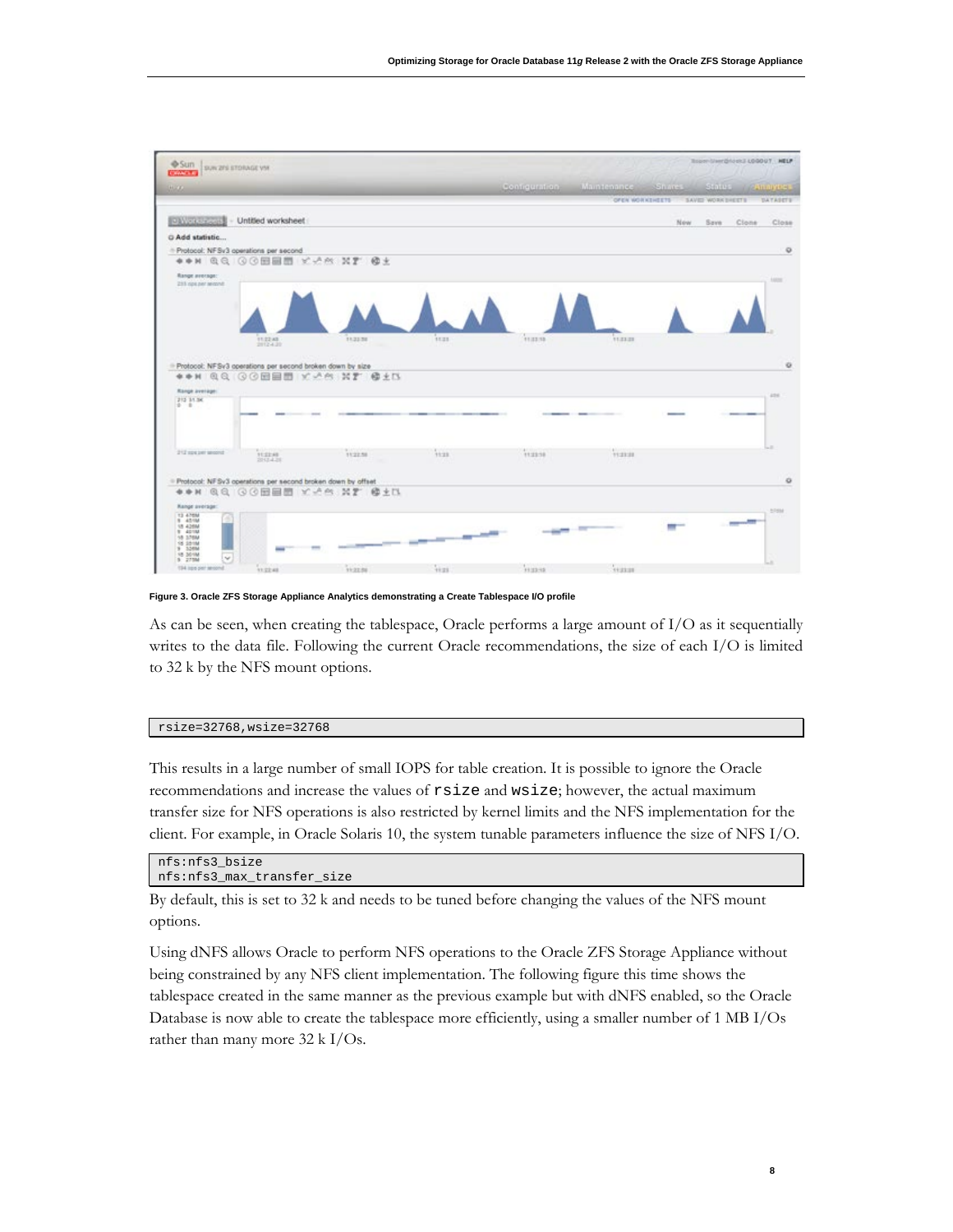

**Figure 4. Oracle ZFS Storage Appliance Analytics demonstrating a Create Tablespace I/O profile with dNFS enabled**

### **Removing the Capacity Performance Divide**

Determining and controlling what type of media (SSD, Fibre Channel, SATA) to use for storing a consolidated database's data presents significant challenges to users of traditional storage systems. These challenges are further complicated as the access requirements and value of the data changes over time.

The Hybrid Storage Pool architecture of Oracle ZFS Storage Appliance provides an effective solution for efficiently optimizing data placement. Hybrid Storage Pools dynamically and intelligently cache active data over multiple tiers of storage media without the need for administrator intervention. Since the Hybrid Storage Pool provides around-the-clock automatic caching, changing business needs are easily and efficiently processed by the storage system. Figure 5 shows the Hybrid Storage Pool architecture.

To learn more about this unique, DRAM-centric architecture, please review the white paper entitled ["Architectural Overview of the Oracle ZFS Storage Appliance.](http://www.oracle.com/technetwork/server-storage/sun-unified-storage/documentation/o14-001-architecture-overview-zfsa-2099942.pdf)"

**9**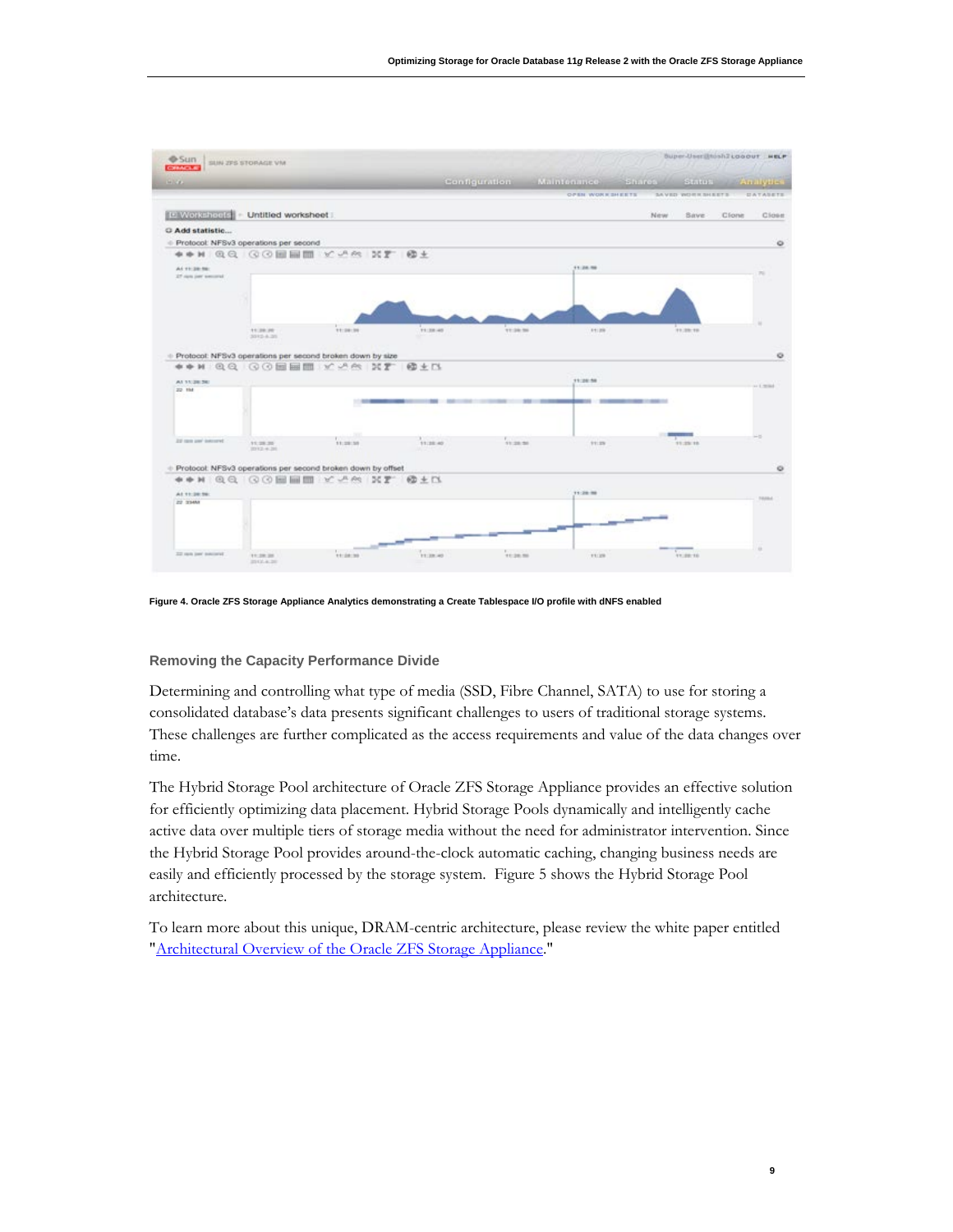



Note the following abbreviations used in the figure diagram: block classifications LRU (least recently used), LFU, least frequently used, MRU (most recently used), MFU (most frequently used), SLC (Single Level Cell), MLC (Multi Level Cell), NAND (Flash technology that offers faster erase, write, and read capabilities.

### Reducing Capacity Requirements

A major optimization implemented with the Oracle ZFS Storage Appliance combined with Oracle Database 11g Release 2 is Hybrid Columnar Compression[2](#page-10-0). Hybrid Columnar Compression was introduced to help address the ever-growing storage capacity requirements. As data is becoming more valuable for business and the need to meet ever-increasing compliance regulations, database sizes are growing from an average in the year 2000 of hundreds of gigabytes to terabytes in size. With large-scale data warehouses regularly exceeding 500 TB, database size introduces dramatic burdens on a business's data reporting, since often the growing volume of data can cause query times to exceed business service levels.

Customers who implement Hybrid Columnar Compression see an average of 10:1 compression ratios, with some data being compressed as high as 50:1. Oracle provides a PL/SQL script called DBMS\_COMPRESSION in Oracle Database 11*g* Release 2 as a tool for estimating compression benefits when applying Hybrid Columnar Compression. The following figure shows a sample output comparing a traditional Advanced Compression Option suited to OLTP data and Hybrid Columnar Compression techniques, with some tables yielding a compression ratio of 52:1.

<span id="page-10-0"></span><sup>2</sup> [Oracle Hybrid Columnar Compression on Exadata](http://www.google.co.uk/url?sa=t&rct=j&q=oracle%20hcc&source=web&cd=1&ved=0CCwQFjAA&url=http%3A%2F%2Fwww.oracle.com%2Ftechnetwork%2Fmiddleware%2Fbi-foundation%2Fehcc-twp-131254.pdf&ei=Ns9XT6fDL8zf8QPzyJSVDw&usg=AFQjCNEgZbj7q9J4cA3BDITV4dByXv4iUw)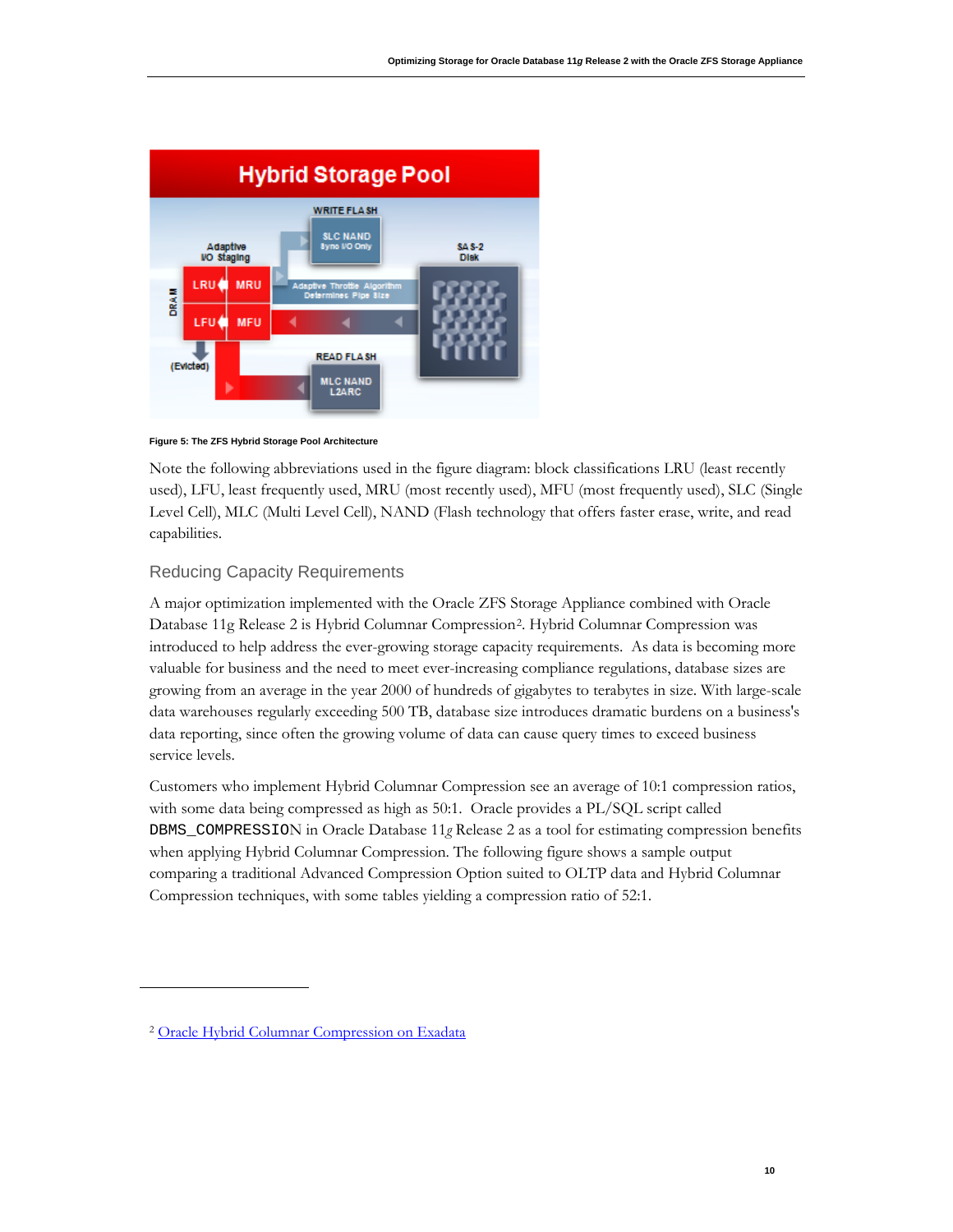

**Figure 5. Comparing table compression methods in an Oracle E-Business Suite production environment**

Appendix A provides further details on how to obtain these results and determine the benefits of applying Hybrid Columnar Compression on your database.

IT departments are often under pressure not just to reduce the storage space they need, but also the amount of data being stored. Hybrid Columnar Compression addresses this by changing the traditional row-based storage of the database to include a more columnar structure, with data stored and organized in database blocks based on similar characteristics. As the Hybrid Columnar Compression name implies, the hybridized storage method addresses both row and column, and in so doing, achieves compression efficiencies that cannot just be gained at the storage level. This hybrid approach achieves the compression benefits of columnar storage, while avoiding the performance shortfalls of a pure columnar format.

Figure 6 helps illustrate the compression methodology. A logical construct called the compression unit is used to store a set of hybrid columnar-compressed rows. When data is loaded, column values for a set of rows are grouped together and compressed. After the column data for a set of rows has been compressed, it is stored in a compression unit.





Queries that run against Hybrid Columnar Compression data are returned from disk in a compressed format to the server, reducing the amount of I/O required across a fabric and in turn reducing the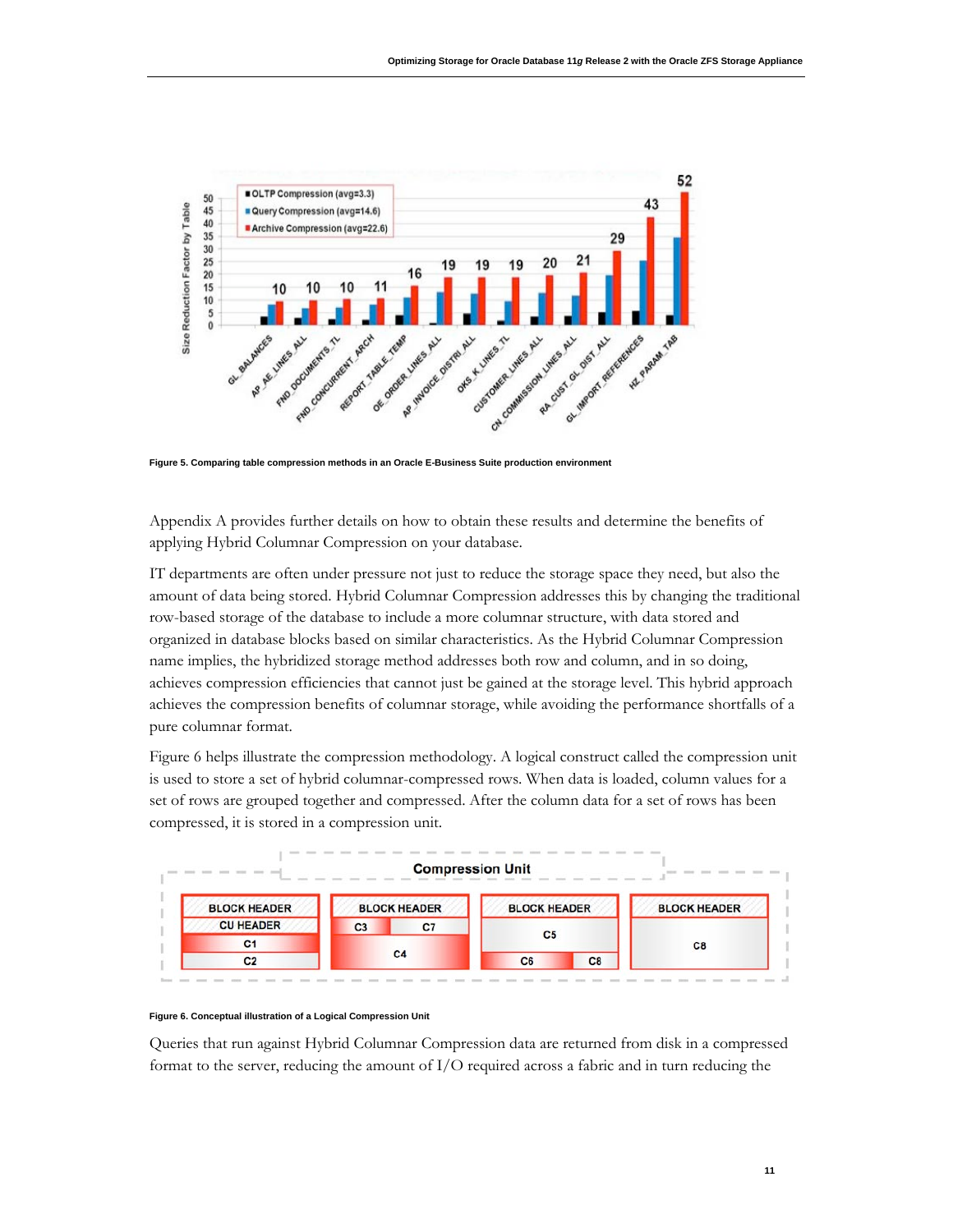amount of time a server sits in IO WAIT. With the traditional I/O bottleneck removed, the servers can be optimally utilized.

Although Hybrid Columnar Compression was developed to address the needs of Data Warehouses, Hybrid Columnar Compression is also relevant in traditional OLTP databases as part of an Information Lifecycle Management (ILM) strategy. Traditionally, as databases have grown in size, database administrators have utilized partitions to optimize for performance as well as place less accessed data on cheaper storage tiers. Hybrid Columnar Compression can be combined with partitions to reduce the space required for archive/historic data while still ensuring that the data remains online and accessible. Oracle Database features a Compression Advisor you can use to evaluate the benefits of Hybrid Columnar Compression on your particular system. More information on Compression Advisor is available at:

<http://www.oracle.com/technetwork/database/options/compression/index-095686.html>

## Reducing the Cost of Operational Management

With increasing data requirements and the need for businesses to be operational 24/7 for 365 days of the year there is an increasing need to have a centralized management and reporting of the IT infrastructure. Oracle has continued to enhance its software stack with Oracle hardware to optimize operations management and to remove the complexity and the cost from the environment.

### **Oracle Enterprise Manager 12c Cloud Control**

Oracle Enterprise Manager 12c Cloud Control provides the ability to monitor and report on applications activity through to the disk level, enabling easier reporting and faster root cause analysis while removing the dark art of mapping transactions and their effect on the infrastructure. The Oracle ZFS Storage Appliance, through its customized plug-in, fits into this framework with its Analytics for the storage workloads and integrates into the Cloud Control interface to provide a single pane of glass for Oracle ZFS Storage Appliance management and monitoring. This enables Oracle Database administrators to either own the storage or to work with the storage experts to understand service impacts and reduce the time to problem or incident resolution.

The Oracle Enterprise Manager Cloud Control Plug-in for the Oracle ZFS Storage Appliance enables performance and capacity reporting, threshold and hardware monitoring, and customizable alerts based on dozens of metrics collected from the Oracle ZFS Storage Appliance.

### **Storage virtualization features of the Oracle ZFS Storage Appliance**

The storage virtualization features of the Oracle ZFS Storage Appliance can also reduce the burden on the IT department. The Oracle ZFS Storage Appliance enables Quotas, Thin Provisioning, Snapshots, Replication and Cloning, all managed through delegated administrators. These capabilities means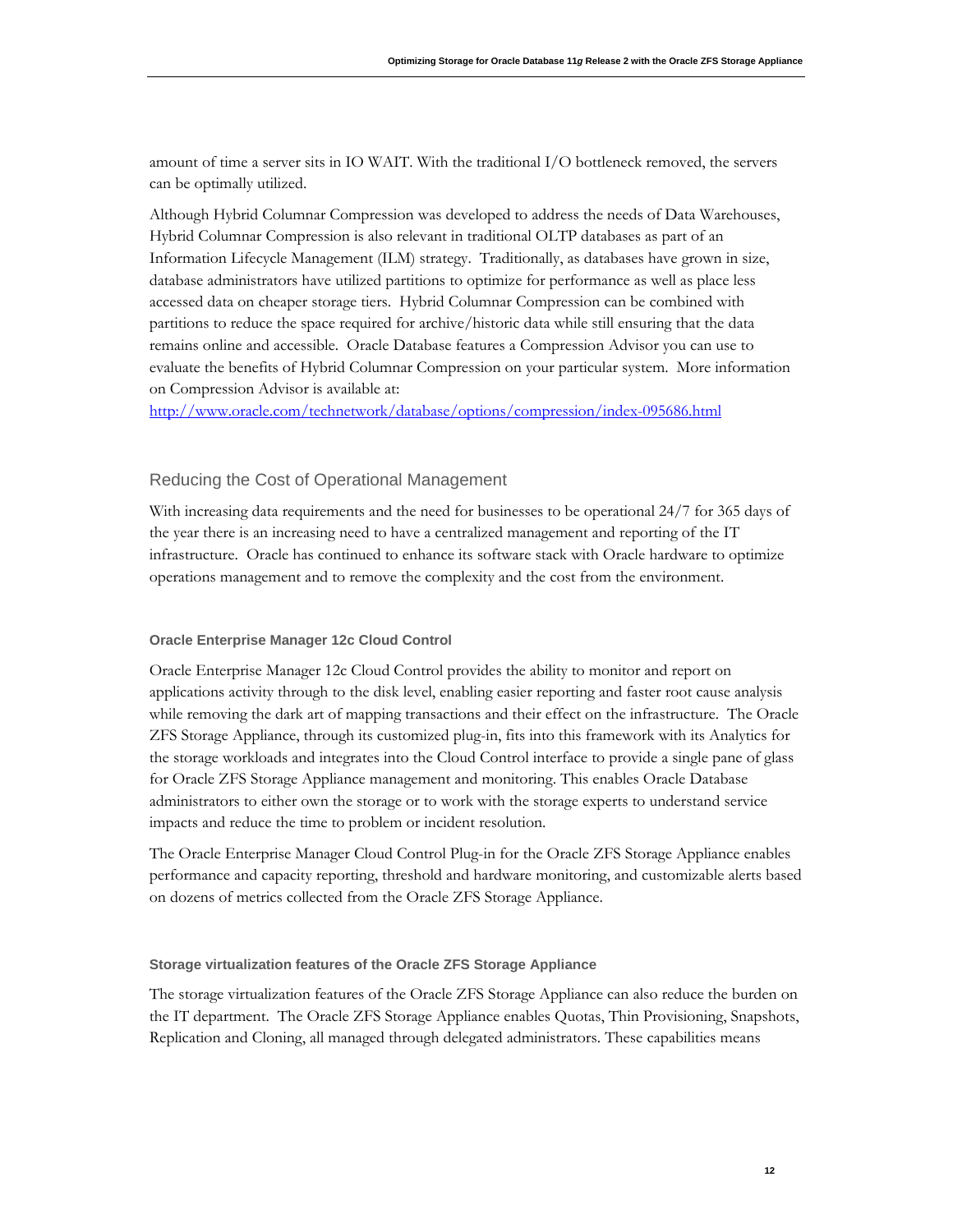database administrators no longer request storage far greater than their requirement, which has been a traditional approach to avoid the time lag required to have storage provisioned.

With the introduction of Oracle Real Application Clusters (Oracle RAC), the burden on storage management to reconfigure SAN fabrics and manage the added risk of making multiple LUNs available to multiple hosts at the same time increased. With the Oracle ZFS Storage Appliance environment, this complexity is removed. NFS is a shared file system by design and Oracle RAC is tested and certified with the Oracle ZFS Storage Appliance.

The Oracle ZFS Storage Appliance provides additional capabilities to the Oracle Database to ease data management.

#### **Snapshots**

The Oracle ZFS Storage Appliance Snapshot feature allows an unlimited number of consistent pointin-time copies to be created with minimal space utilization in the storage pools. This can provide the database administrator with an added level of protection for the database beyond the best practice provided by the Maximum Availability Architecture (MAA). Snapshots ensure the ability to restore key configuration files, or tables, from a known time point seamlessly without the need for an Oracle Recovery Manager (Oracle RMAN) restore operation.

When consolidating an application and database on the same storage array, snapshots can ensure their consistency at the point of the snapshot. This additional layer of data protection can still be integrated with an Oracle RMAN strategy enabling applications to be consistently protected at a known state.

Snapshots can also be integrated with the Oracle recommended backup approach of image copy and incremental merge to provide fast restore times for full copies and independent incremental restore points to correct known data corruptions.

### **Clones**

The Oracle ZFS Storage Appliance provides the ability to create an unlimited number of clones. A clone is an instantaneously created read-writable copy of a snapshot. One or more clones are created from a single snapshot. These clones are presented to users as normal file systems. After presentation to a client, all regular operations are permitted, including taking further snapshots from a clone.

With this ability it becomes possible to provide databases cloned from production for test, development, QA and backup environments.

Similar to snapshots, when the clone is created, no space is allocated. The base file serves the reads to the clone system's blocks. The changed blocks are allocated only when the blocks are changed in the clone. Since space is shared between snapshots and clones, and since a snapshot has multiple clones, a snapshot cannot be destroyed without also destroying any active clones.

From a client's perspective, the clone file systems are shown as though they are an independent file system. No special requirement for accessing the clones is needed; however, security settings can be set to limit client access to different clones and the master data.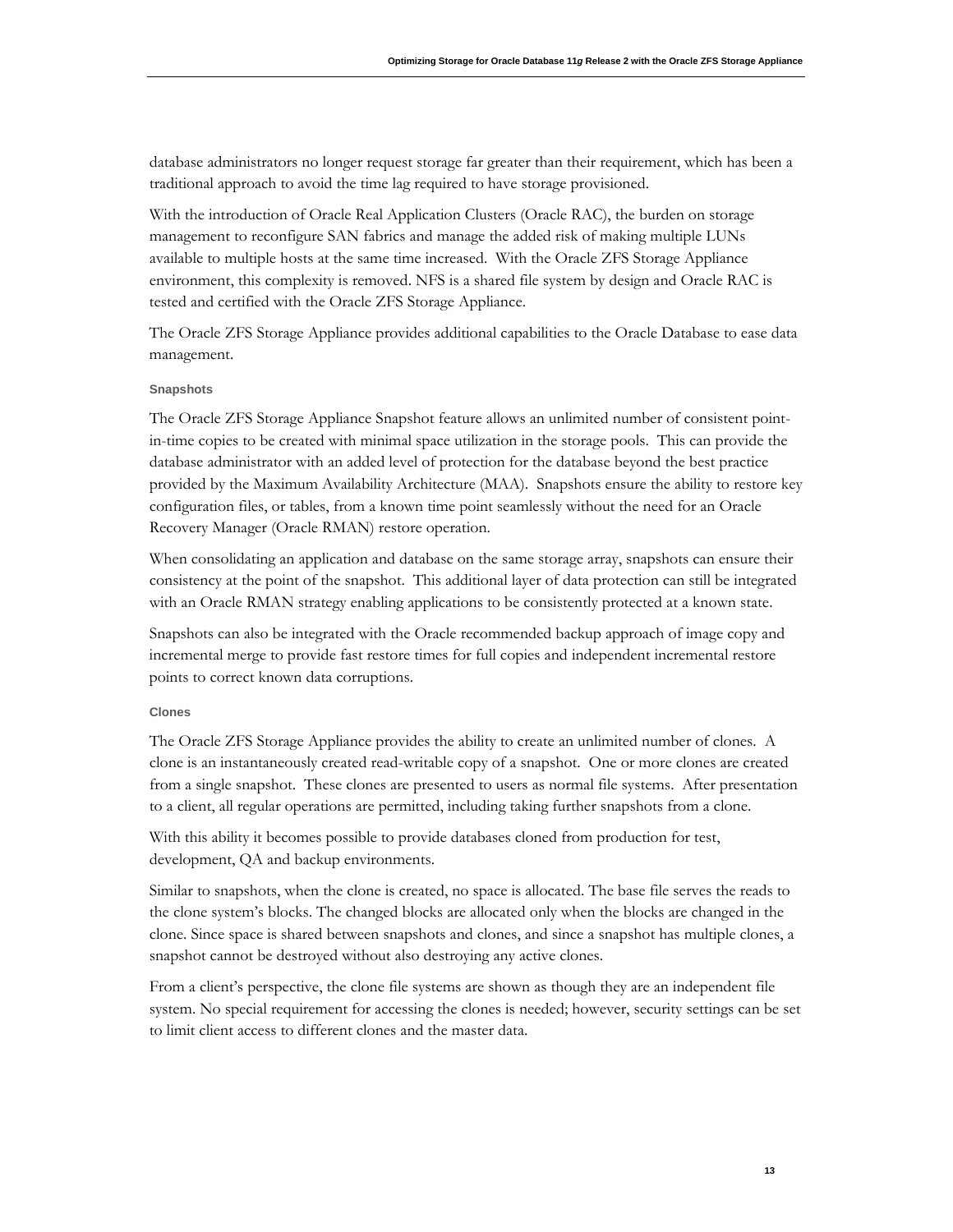**Oracle Snap Management Utility for Oracle Database[3](#page-14-0)**

Oracle Snap Management Utility for Oracle Database automates the creation and management of snapshot-based copies and clones of Oracle databases, accelerating processes and empowering database administrators with quick test, development, and data protection environments. The tool provides a web-based BUI and a command-line interface for creating and managing snapshots and clones of Oracle databases that reside on the Oracle ZFS Storage Appliance.

# Applying Best Practices for Deploying Oracle Database 11*g*R2 on the Oracle ZFS Storage Appliance

Although deploying Oracle Database on any NFS storage is straightforward, Oracle has formalized a variety of best practices to optimize performance and manageability. As the Oracle ZFS Storage Appliance can be procured in a variety of configurations, the following section focuses on the appropriate controller configuration and file system settings that apply to all models.

## Storage Pool Configuration

The Oracle ZFS Storage Appliance offers a number of RAID levels, such as mirrored, single parity RAID-Z, dual parity RAID-Z2, and so on. The following RAID levels applicable for either production or a development test environment are discussed:

- Mirroring is used for storage for general-purpose applications and databases that require optimal performance. With mirroring, total raw capacity is reduced by 50 percent.
- RAID-Z offers 50 percent higher capacity than mirroring with reasonable performance, and can tolerate a single disk failure. RAID-Z is suitable when optimal capacity is required.
- RAID-Z2 increases capacity, with the benefit of higher availability, but reduces performance compared to RAID-Z. RAID-Z2 is ideal for streaming data but should be used with caution in high random I/O applications.

The Oracle SAME (Stripe and Mirror Everything) guidelines promote the use of mirroring for all database file systems. This approach is ideally suited to production databases and those that require optimum performance. For test and development environments, either mirrored or RAID-Z can be used based on the architect's choice of performance against available storage space required.

<span id="page-14-0"></span><sup>&</sup>lt;sup>3</sup> [Oracle ZFS Snap Management Utility](http://www.oracle.com/us/products/servers-storage/storage/nas/snap/overview/index.html?ssSourceSiteId=ocomtr)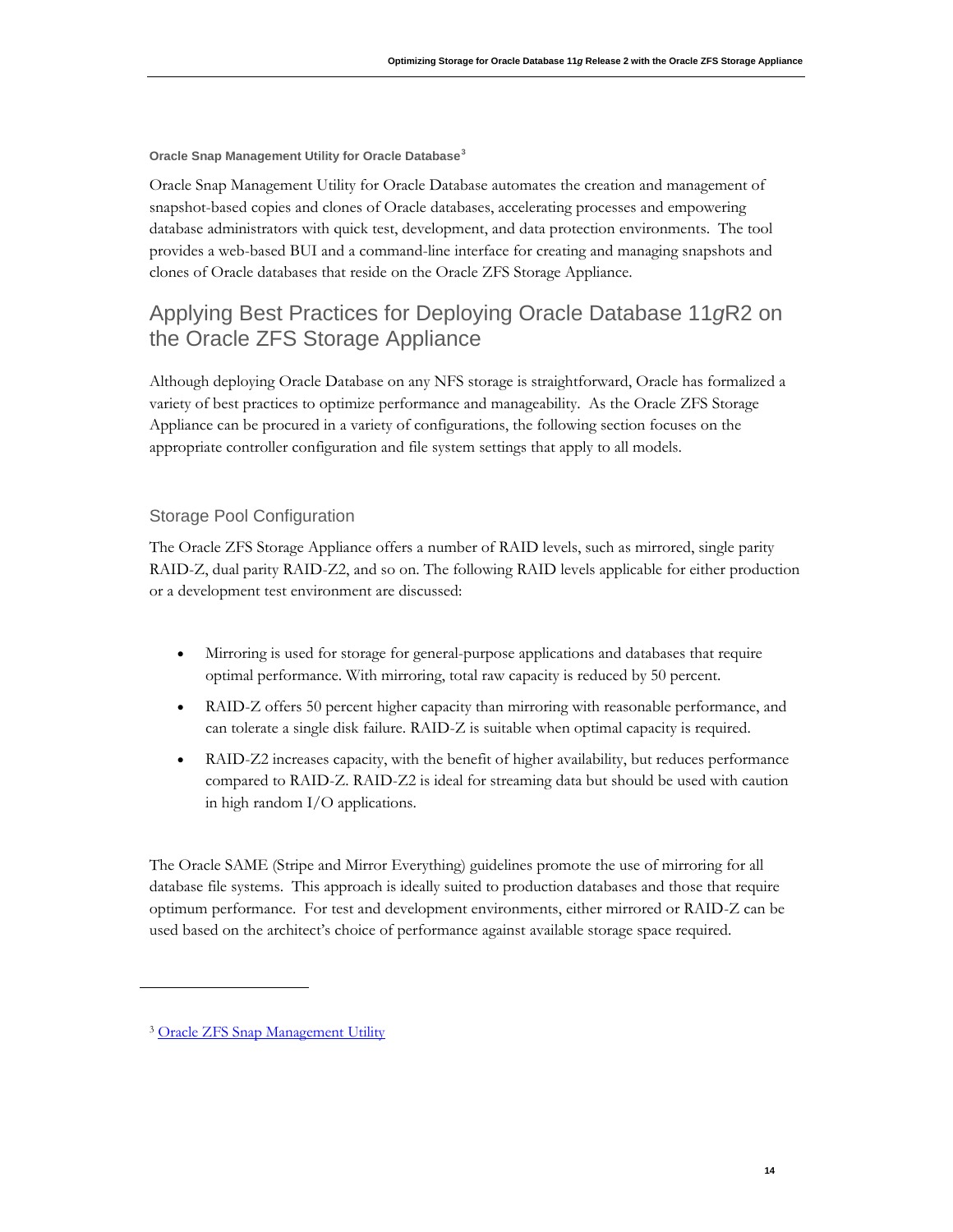RAID-Z is also appropriate for large streaming workloads such as RMAN backups, which are recommended as part of a data protection strategy. To this end, when implementing a Fast Recovery Area (FRA) it can also be appropriate to utilize RAID-Z to provide a balanced configuration of performance and capacity.

The Oracle ZFS Storage Appliance allows configuration of multiple storage pools and, in dual controller configurations, a storage pool can be presented to each controller to ensure maximum utilization is provided by the array. In shared infrastructure where production and test development environments can coexist, it is recommended to create two pools and locate the correct database to the correct pool of storage. To ensure maximum storage utilization and efficiency it is recommended not to create more than two pools of storage per controller. This will help to maximize storage utilization and reduce administration burden.

For best performance, it is recommended that the use of ZFS storage pools be monitored, with the objective of remaining under 80 percent of total capacity. Due to the copy-on-write architecture of the ZFS file system, it is possible that a storage pool can fill up, at which point it becomes difficult to free up space by deleting files or snapshots. One solution to this problem is to add additional disk into the storage pool. The recommended approach is to create a 'dummy' file system in each pool with a reservation of at least 100 MB. If the pool becomes 100 percent full, then an administrator can reduce the reservation on this file system, freeing up space within the pool and allowing further files to be deleted or truncated.

## Projects

To provide a level of granularity and control, creating projects for each individual database and its application is recommended. This provides a level of atomic consistency when utilizing snapshots or replication. Projects can also provide defaults of naming convention access and administration authorization in a Role Based Access Control security model.

## Share Layout and the Optimal Flexible Architecture

Oracle recommends the use of the Oracle Optimal Flexible Architecture (OFA) standard, which helps to standardize database deployments for performance while addressing maintenance complexity. OFA has the following purposes:

- Find Oracle files in explicit locations
- Provide a software tree that eases patching and upgrades
- Ensure Oracle installations are the same across all environments
- Keep separate Oracle files and installation types
- Facilitate routine management tasks
- Manage and administer growth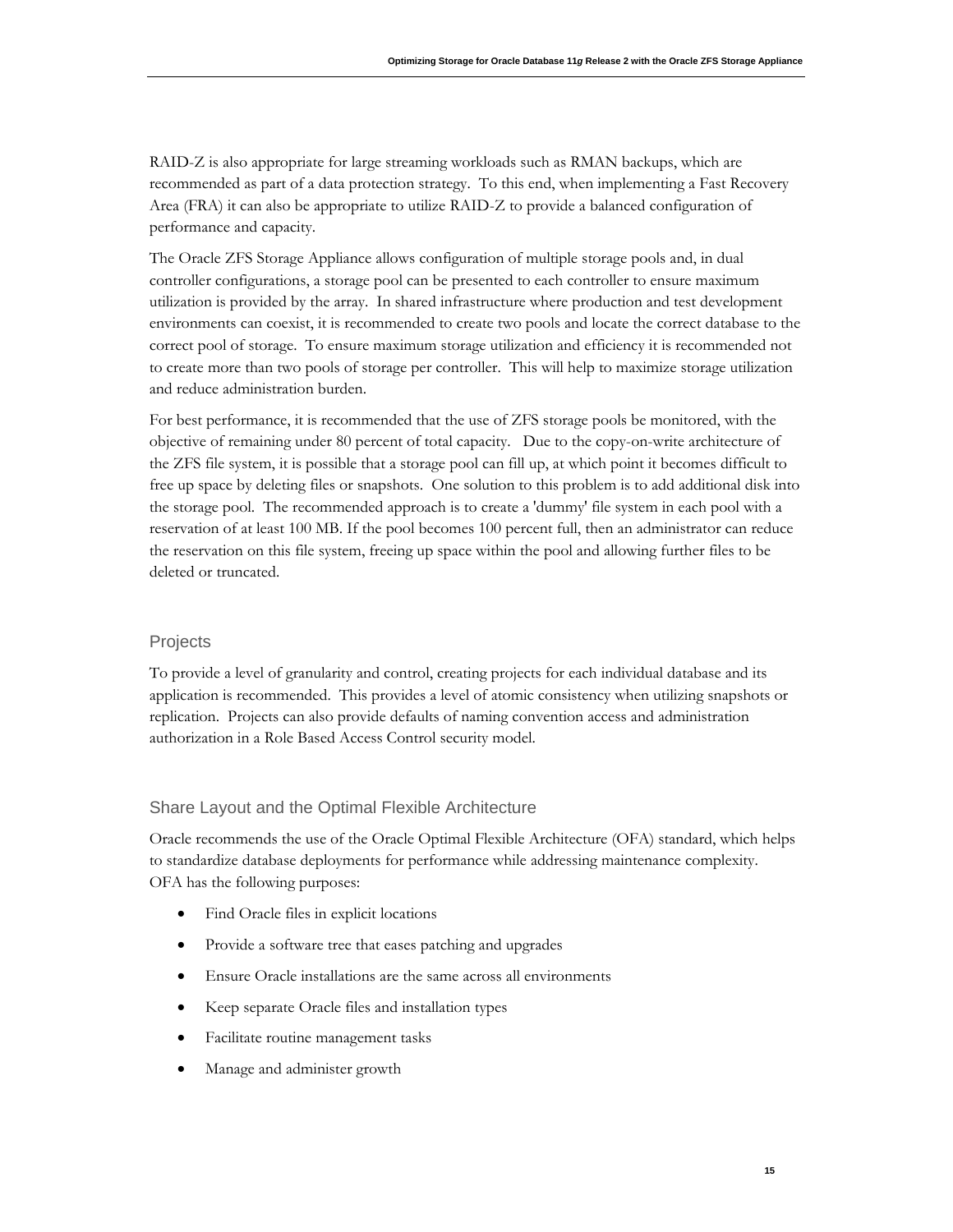• Facilitate layout for best practice

Using the following layout on a host is recommended:

**TABLE 1. RECOMMENDED OFA HOST DIRECTORY STRUCTURE**

| <b>Directory</b>            | Path                                        |
|-----------------------------|---------------------------------------------|
| Oracle Base (\$ORACLE BASE) | /u01/app/oracle                             |
| <b>Oracle Inventory</b>     | SORACLE BASE/oraInventory                   |
| <b>Oracle Home</b>          | \$ORACLE BASE/product/ <version>/</version> |

The Oracle Inventory should be created on a local file system to the host where possible. If this is not possible, then the Oracle Inventory should be created under a specific hostname share on the Oracle ZFS Storage Appliance, resulting in the following structure:

**TABLE 2. RECOMMENDED OFA SHARE STRUCTURE**

| <b>Directory</b>             | Path                                                        |
|------------------------------|-------------------------------------------------------------|
| Oracle Base (\$ORACLE BASE)  | /u01/app/oracle                                             |
| <b>Oracle Inventory</b>      | \$HOSTNAME/\$ORACLE BASE/oraInventory                       |
| <b>Oracle Home</b>           | \$HOSTNAME/\$ORACLE_BASE/product/ <version>/</version>      |
| Oracle Database Files        | \$HOSTNAME/u02/oradata/ <db name=""></db>                   |
| <b>Oracle Recovery Files</b> | \$HOSTNAME/u03/flash_recovery_area/ <db<br>NAME&gt;</db<br> |

Due to the nature of how the Oracle Database stores data in database blocks, different block sizes and caching can benefit different types of data. To simplify storage provisioning while providing a level of granularity to enable performance optimizations, use the recommended share layout shown in table 3. The table shows an example record size setting for an OLTP type database. For recommended tuning details, please see MOS note 30709.1 and MOS note 957459.1 on the My Oracle Support website, listed in References at the end of this document.

| <b>File System</b> | <b>ZFS Record</b><br><b>Size</b> | <b>Synchronous</b><br><b>Write Bias</b> | Cache<br><b>Device</b><br>Usage | <b>Share Name</b>                                       |
|--------------------|----------------------------------|-----------------------------------------|---------------------------------|---------------------------------------------------------|
| <b>Table Data</b>  | 8 KB                             | Throughput                              | All data and<br>metadata        | \$HOSTNAME/u02/oradata/ <db name=""></db>               |
| Redo Logs          | 128 KB                           | Latency (default)                       | Do not use<br>Cache Device      | \$HOSTNAME/u02/oradata/ <db name="">/redo</db>          |
| <b>Index Files</b> | 8 KB                             | Throughput                              | All data and<br>metadata        | \$HOSTNAME/u02/oradata/ <db name="">/index</db>         |
| Undo Data          | 128 KB                           | Throughput                              | Don not use<br>cache device     | \$HOSTNAME/u02/oradata/ <db name="">/undo</db>          |
| Temp Data          | 128 KB                           | Throughput                              | Do not use<br>cache device      | \$HOSTNAME/u02/oradata/ <db name="">/temp</db>          |
| <b>FRA</b>         | 128KB                            | Throughput                              | Do not use<br>cash device       | \$HOSTNAME/u03/flash recovery area/ <db<br>NAME</db<br> |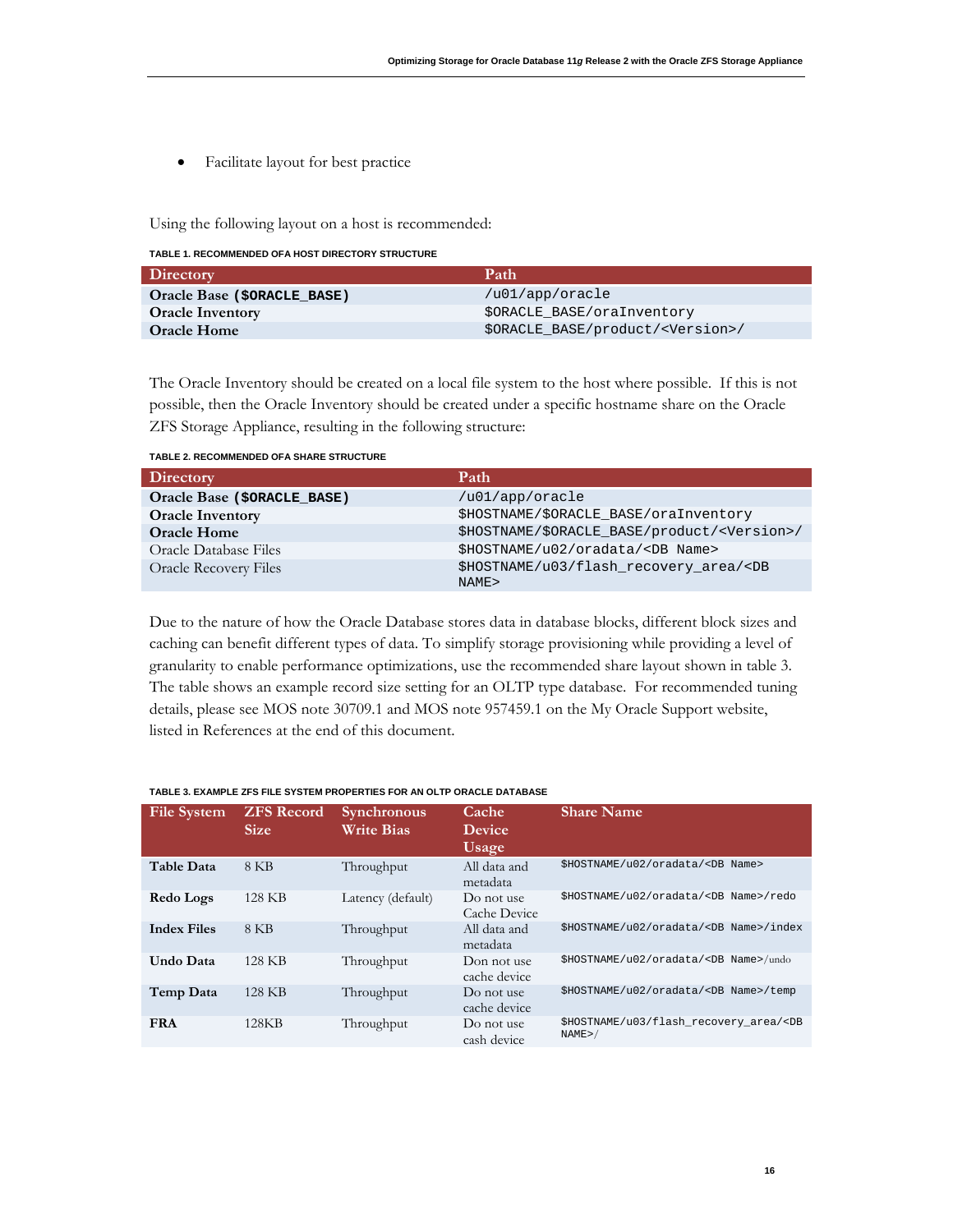The following discussion provides some context to the table columns' property values and why they are being applied.

### **ZFS Record Size**

The ZFS record size governs the size of the file system block. This is the unit that ZFS validates through checksums. As file system blocks are stripped dynamically onto pooled storage, the importance of block alignment is the benefit of cache and storage efficiency resulting in throughput to the database.

Due to the nature of ZFS design – and unlike typical file systems that require one system for the entire file system – ZFS enables a granular approach at the share level. This capability can enable the user to finely tune block alignment to the database record size and achieve a balanced configuration and I/O throughput. Further tuning can be achieved from the outline in table 3 by ensuring that the Oracle db\_block\_size is aligned to the ZFS record size. This tuning may occur, for example, in data warehouse environments or where large batch workloads are required. For more information on database block size tuning, refer to MOS note 30709.1 and MOS note 957459.1.

The exception to the previous rule is when the database will handle Oracle Large Object (LOB). In this case, the LOB is generally stored over many Oracle data blocks. Because this type of data leads to large read and write I/Os, such as full table scan, consider creating a separate file system and specify a larger record size for the LOB table space. Consider the ZFS record size of 128 KB if the average size of the LOB is larger than 256 KB; however, unlike with normal Oracle data blocks, there is no need to align the ZFS record size to the size of the LOB.

### **Synchronous Write Bias**

The Oracle ZFS Storage Appliance provides the ability at the share level to set how the storage array should handle synchronous writes. Because the Oracle ZFS Storage Appliance can utilize writeoptimized flash for write caching, storage administrators can optimize their configuration of comparatively expensive write-optimized flash to particular workloads. This includes enabling latencysensitive workloads (Oracle REDO, for example) to utilize the write-optimized flash while all other writes bypass the write-optimized flash. Such configuration takes advantage of all facilities that are appropriate for the workload and reduces the cost of ownership and acquisition of the storage array.

#### **Cache Device Usage**

By default, all data sets make use of any read-optimized flash on the system. However, for some workloads that are write intensive, with little read, it is advisable to ensure balanced usage of cache by disabling the use of caching. This in return should ensure more positive cache hits on access to indexes and table space.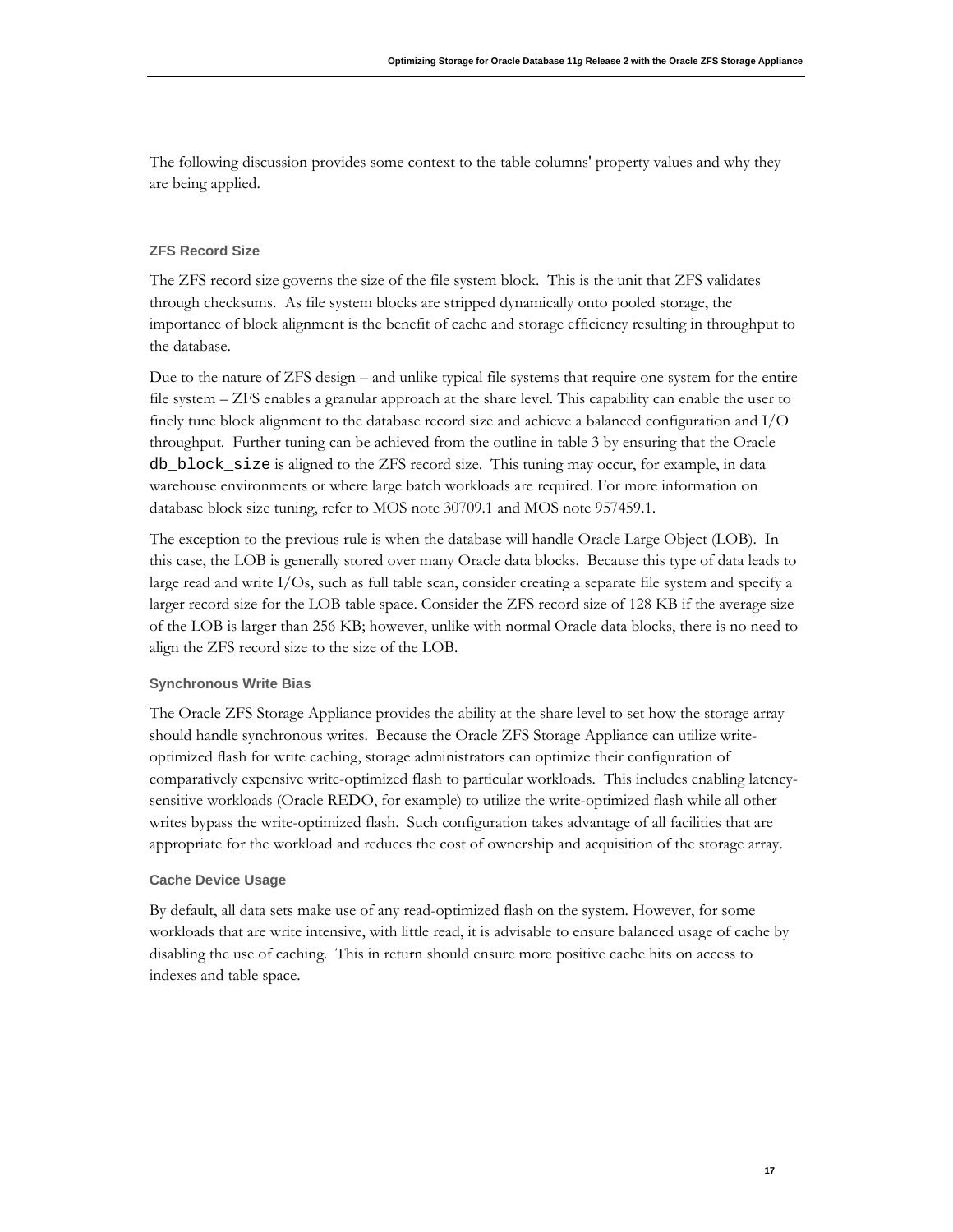## Network Configuration

Network configuration can be a complex subject with many variables to consider. Please refer to the Oracle whitepaper entitled [Networking Best Practices with the Oracle ZFS Storage Appliance](http://www.oracle.com/technetwork/server-storage/sun-unified-storage/documentation/networking-bestprac-zfssa-2215767.pdf) for an exhaustive treatment of this subject.

## Configuring the Client NFS Mount

When configuring the Oracle ZFS Storage Appliance, any server that accesses the Oracle ZFS Storage Appliance is considered a client. Configuring the client NFS mount includes creating a target directory structure for access to the Oracle ZFS Storage Appliance as well as specific NFS mount options[4.](#page-18-0) To ensure that the latest improvements are included with the following configuration recommendations, refer to My Oracle Support MOS note 359515.1 before implementing them. Depending on the configuration you are running, you will require three different mount points for RAC or two different mount points for single instance.

**Single Instance Linux mount point options:**

**Data files**

rw,bg,hard,rsize=1048576,wsize=1048576,vers=3,nointr,timeo=600,tcp,actimeo=0

**Binaries**

rw,bg,hard,rsize=1048576,wsize=1048576,vers=3,nointr,actimeo=600,tcp

#### **RAC Linux mount point options:**

**Data files**

rw,bg,hard,nointr,rsize=1048576,wsize=1048576,tcp,actimeo=0, vers=3,timeo=600

**Binaries**

rw,bg,hard,nointr,rsize=1048576,wsize=1048576,tcp,vers=3, timeo=600, actimeo=0

**CRS voting disk or OCR**

rw,bg,hard,nointr,rsize=rsize=1048576,wsize=1048576,tcp,noac,vers=3, timeo=600,actimeo=0

<span id="page-18-0"></span><sup>4</sup> NFS Mount options are covered in MOS Note 359515.1.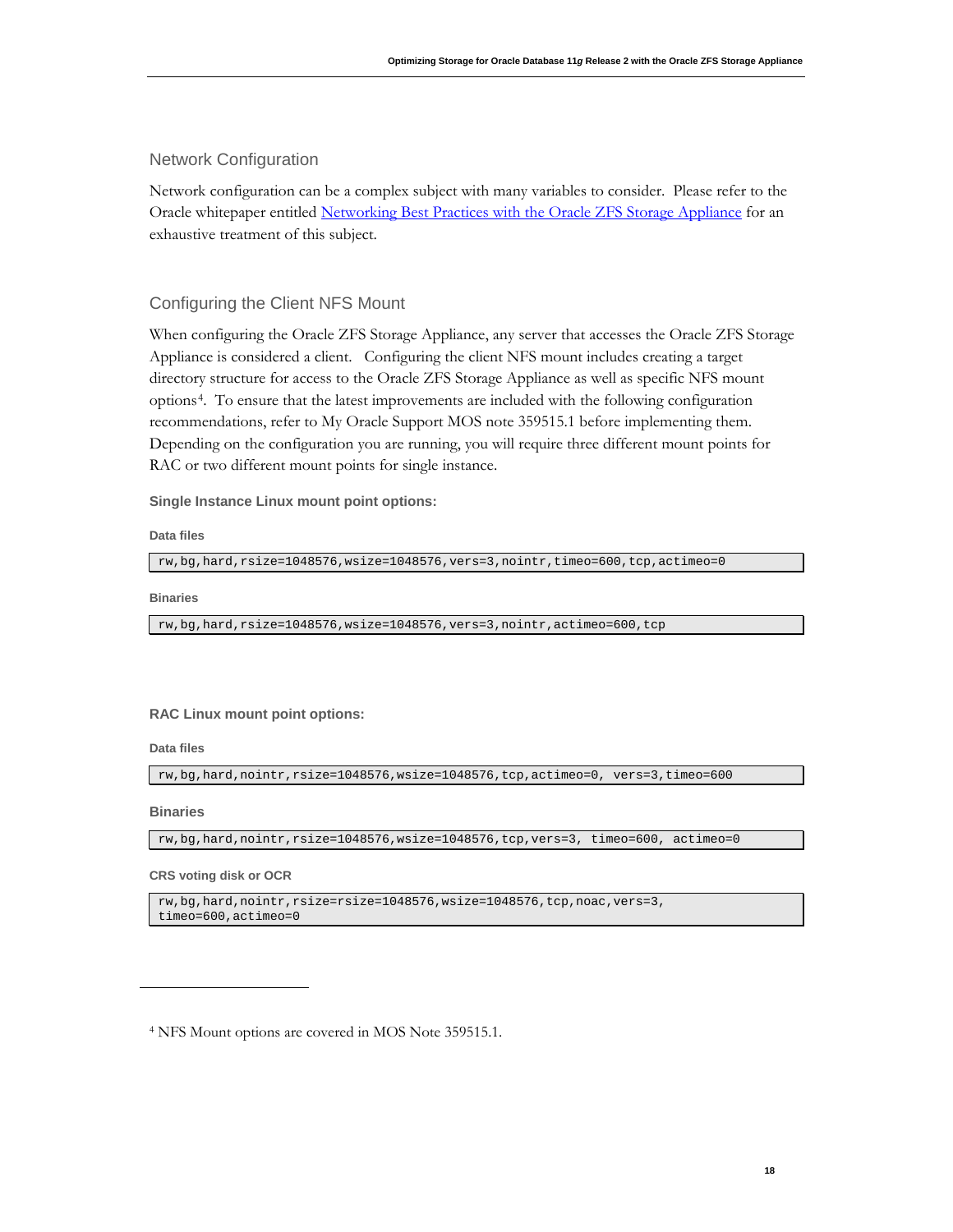**Single Instance Oracle Solaris mount point options:**

**Data files**

```
rw,bg,hard,rsize=1048576,wsize=1048576,vers=3,[forcedirectio
orllock],nointr,proto=tcp,suid
```
**Binaries**

rw,bg,hard, rsize=1048576,wsize=1048576,vers=3,nointr,proto=tcp,suid

#### **RAC Oracle Solaris mount point options**

**Data files**

```
rw,bg,hard,nointr,rsize=1048576,wsize=1048576,proto=tcp,noac,forcedirectio, 
vers=3,suid
```
#### **Binaries**

rw,bg,hard,nointr,rsize=1048576,wsize=1048576,proto=tcp,noac,vers=3,suid

#### **CRS Voting Disk or OCR**

rw,bg,hard,nointr,rsize=1048576,wsize=1048576,proto=tcp,vers=3,noac,forcedirectio

## NFS Mounts for Oracle RMAN

Along with being a solid platform for Oracle databases, the Oracle ZFS Storage Appliance can also be utilized as an Oracle RMAN target or a Fast Recovery Area for the Oracle Database. For these purposes, use this additional mount point configuration. (Refer to MOS note 1354980.1 for the most up-to-date configuration details.)

**RMAN mount point option for Oracle Solaris**

rw,bg,hard,nointr,rsize=1048576,wsize=1048576,proto=tcp,vers=3,foredirectio

**RMAN mount point option for Linux**

rw,bg,hard,nointr,rsize=1048576,wsize=1048576,tcp,noac,vers=3,timeo=600

When using RMAN with InfiniBand in engineered systems backup, configure the following.

rw,bg,hard,nointr,rsize=1048576,wsize=1048576,tcp,vers=3,timeo=600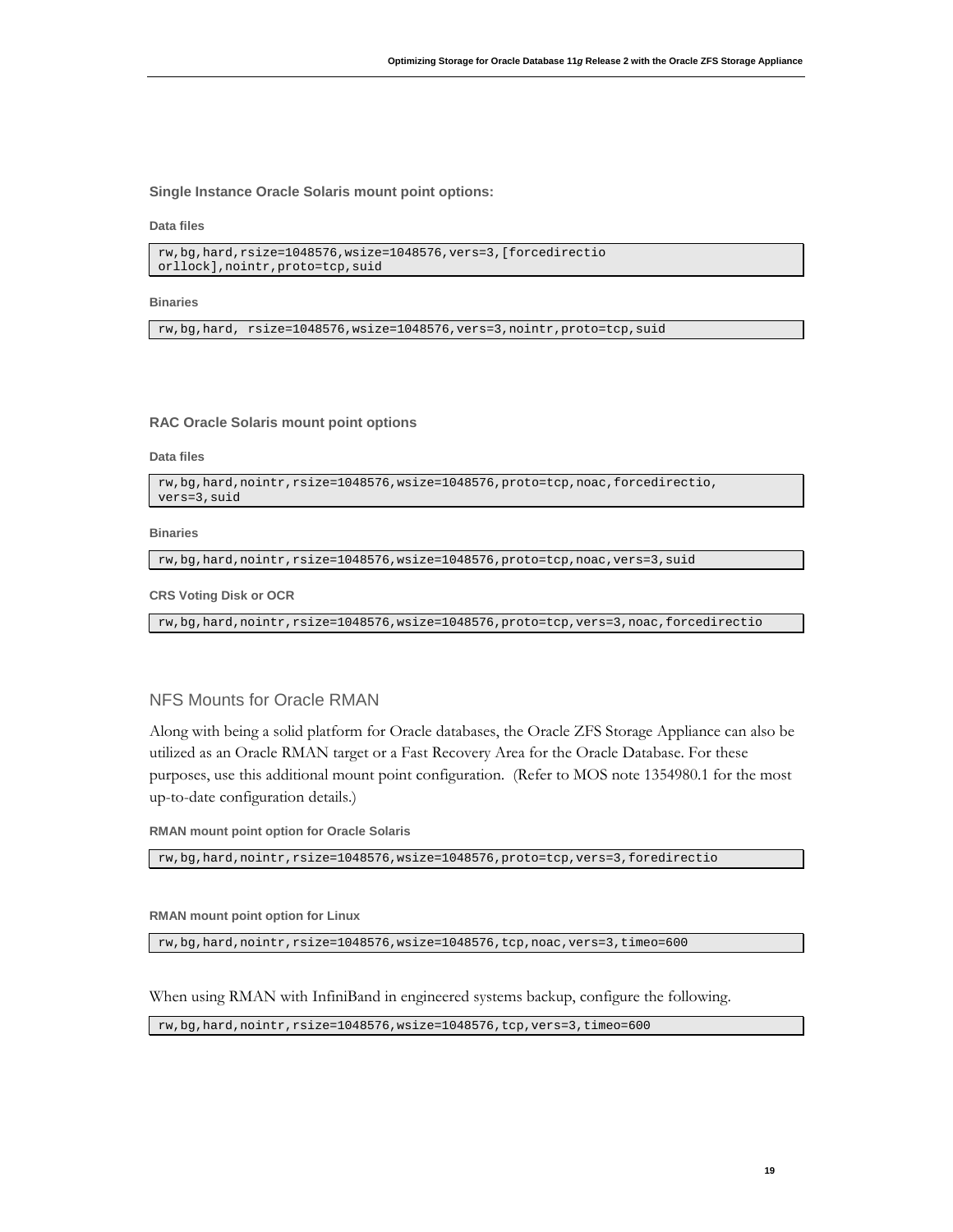The following figure shows the Oracle ZFS Storage Appliance Analytics screen displaying a sustained throughput of 1.9GB/sec.



**Figure 7. Oracle ZFS Storage Appliance Analytics screen showing RMAN backup stream achieving 1.9 GB/sec**

# Appendix A: How to Calculate Hybrid Columnar Compression Benefits Using DBMS\_COMPRESSION

The DBMS\_COMPRESSION package is included with Oracle Database 11*g* Release 2 and calculates compression-related information within a database environment. This allows a DBA to sample a database table and estimate the likely space savings that can be achieved by implementing different types of compression, including Hybrid Columnar Compression, when run on Oracle Exadata or using Oracle storage such as Pillar Axiom for FC presentation or the Oracle ZFS Storage Appliance for NFS presentation.

Prior to Oracle Database 11*g* Release 2, customers could download the "Oracle Advanced Compression Advisor." However, this tool is only able to report on compression options provided by the Oracle Advanced Compression Option (ACO) and has no recognition of Hybrid Columnar Compression.

The DBMS\_COMPRESSION package works by taking a sample of the database and applying the relevant compression algorithm to estimate the overall compression ratio. The following procedure demonstrates how to run the compression advisor for a table called SALES that resides in the AX database running under Oracle Database release 11.2.0.3. Log in to the database. Note that the following example reflects that the user is already logged in to the operating system as the Oracle user. Set up the Oracle environment and call sqlplus as a user with access to the table. The example shows a login as user demo.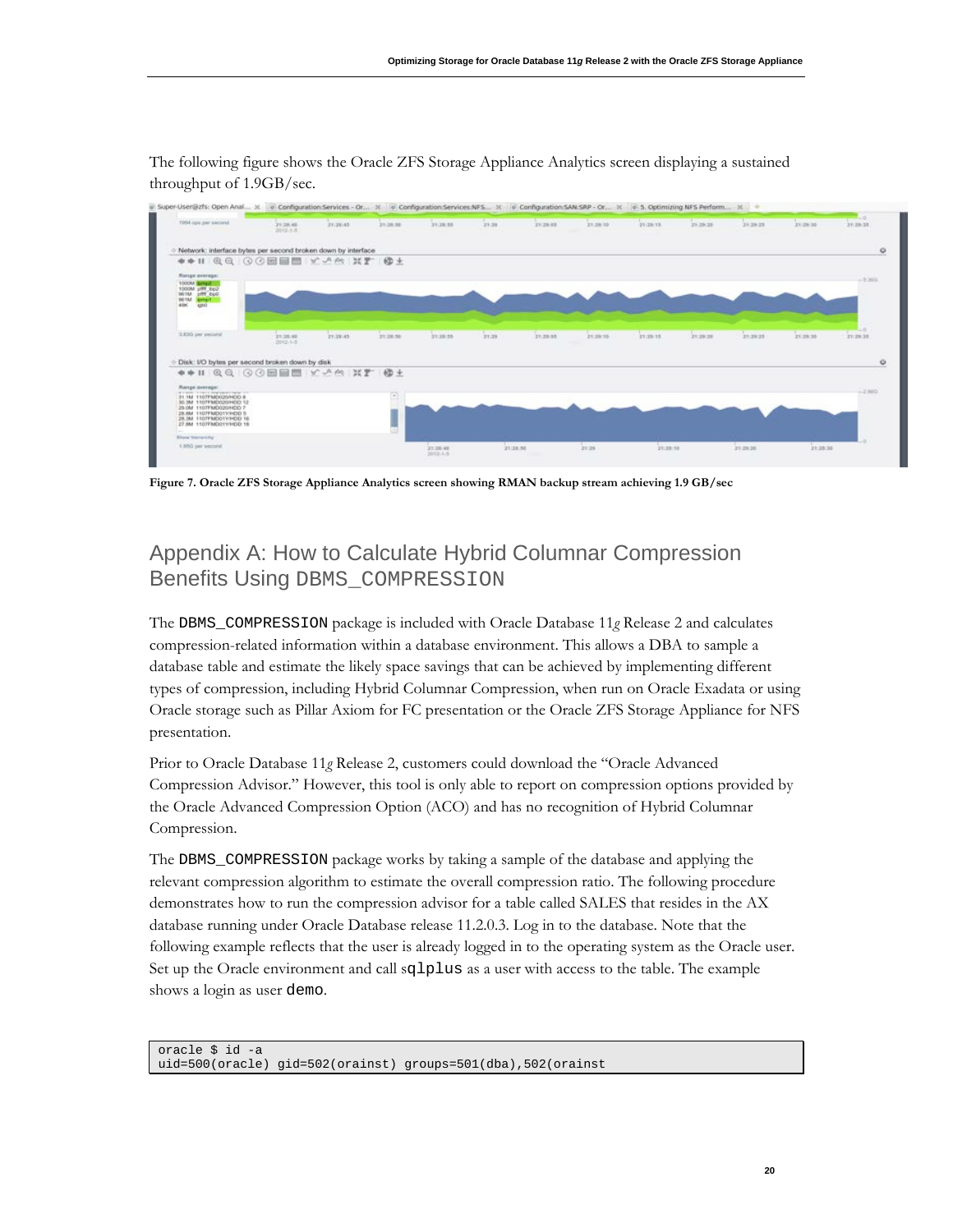```
oracle $ . oraenv
ORACLE_SID = [AX] ?
The Oracle base for ORACLE_HOME=/u01/app/oracle/product/11.2.0/db01 is 
/u01/app/oracle
oracle
$ sqlplus demo/password
SQL*Plus: Release 11.2.0.3.0 Production on Wed Nov 23 18:32:55 2011
Copyright (c) 1982, 2011, Oracle. All rights reserved.
Connected to:
Oracle Database 11g Enterprise Edition Release 11.2.0.3.0 - 64bit Production
With the Partitioning, Automatic Storage Management, OLAP, Data Mining
and Real Application Testing options
SQL>
```
**List available tables:**

For this example procedure, run the compression advisor against the SALES table.

**Describe the SALES table:**

```
SQL> select * from cat;
TABLE_NAME TABLE_TYPE --
NSEQ SEQUENCE REGIONS TABLE SALES TABLE STATS TABLE T1 TABLE
7 rows selected.
SQL> desc SALES Name Null? Type ----------------------------------------- -------- --
--------------------------
SALE_DATE
SALE_AGENT
ORDER_ID
ITEM
AMOUNT
QUANTITY
REGION
SOURCE_WH
DATE
VARCHAR2(100)
NUMBER(20)
VARCHAR2(100)
NUMBER(10,2)
NUMBER(5)
VARCHAR2(100)
VARCHAR2(100)
```
**Display the uncompressed size of the SALES table:**

```
SQL> col bytes format 999,999,999,999
SQL> col segment_name format a30
SQL> select segment_name,bytes from user_segments;
SEGMENT_NAME
            ------------------------------ ----------------
REGIONS T1 SALES_ARCH_HI SALES SALES_BIG
Elapsed: 00:00:00.17
SQL>
65,536 15,800,991,744 949,944,320 6,994,001,920 13,432,520,704
```
**List the number of rows in the SALES table:**

SQL> select count(\*) from sales; COUNT(\*) ---------- 100000000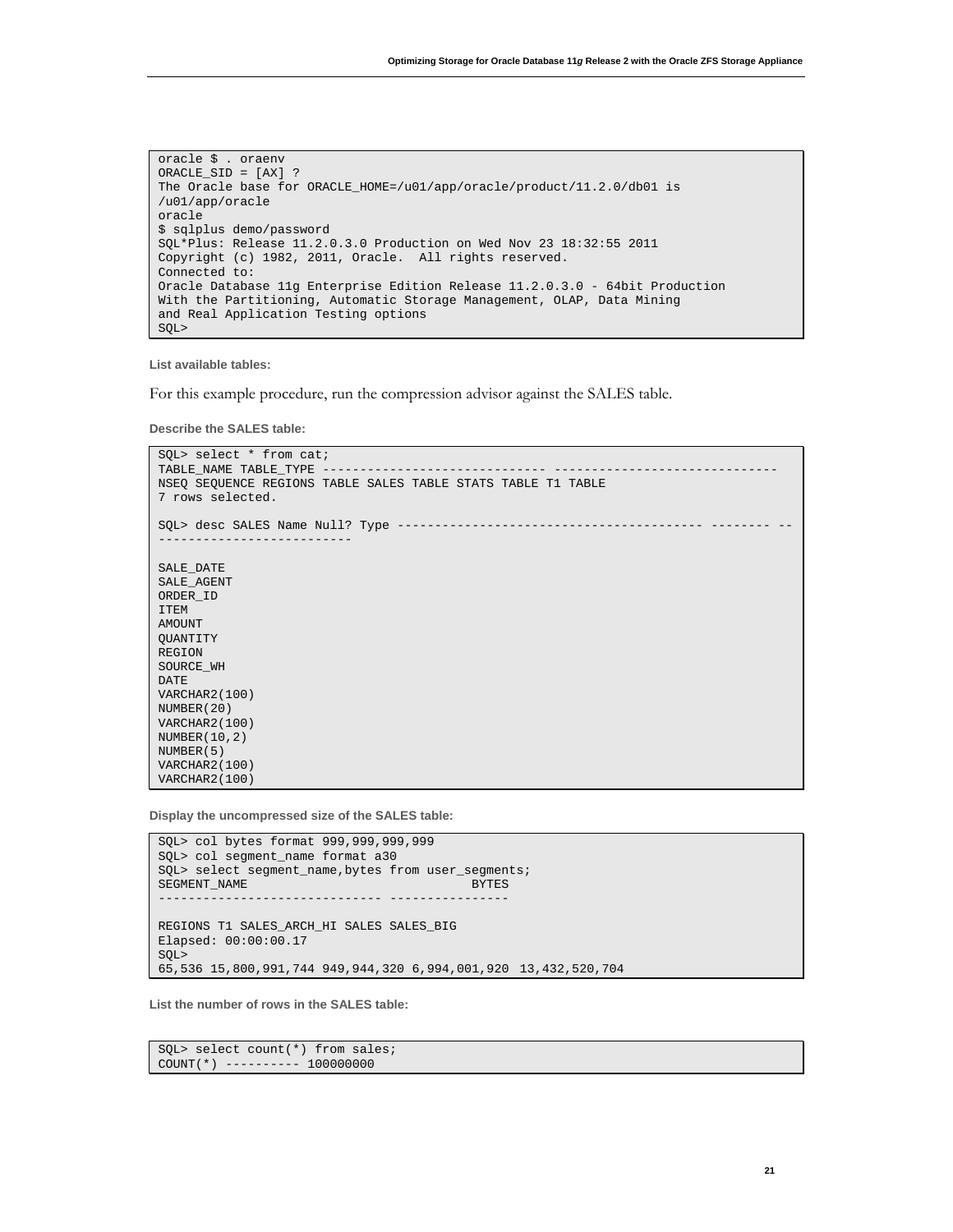#### SQL>

**Create a SQL script file to calculate likely compression ratios**

There are five types of compression that can be enabled within the database. The four Hybrid Columnar Compression levels are:

- COMP\_FOR\_QUERY\_HIGH High compression level for query operations
- COMP\_FOR\_QUERY\_LOW Low compression level for query operations
- COMP\_FOR\_ARCHIVE\_HIGH High compression level for archive operations
- COMP\_FOR\_ARCHIVE\_LOW Low compression level for archive operations

The Compression Advisor can also be used to calculate compression rates using the 'OLTP' compression methodology. This is recommended for frequently updated data and is a part of the Advanced Compression option.

• COMP\_FOR\_OLTP – Advanced Compression for OLTP

The following example calculates the compression rates achievable using the COMP\_FOR\_ARCHIVE\_HIGH compression type against the SALES table owned by the user DEMO.

Create a SQL script file as follows:

```
oracle $ cat sales.sql
DECLARE
l_blkcnt_cmp BINARY_INTEGER ;
l_blkcnt_uncmp BINARY_INTEGER ;
l_row_cmp BINARY_INTEGER ;
l_row_uncmp BINARY_INTEGER ;
l_cmp_ratio NUMBER (10,5);
l_comptype_str VARCHAR2(2000) ;
BEGIN
DBMS_COMPRESSION.get_compression_ratio (
scratchtbsname
ownname
tabname
partname
comptype
blkcnt_cmp
blkcnt_uncmp
row_cmp
row_uncmp
cmp_ratio
comptype_str
=> 'USERS', => 'DEMO', => 'SALES', => NULL, => 
DBMS_COMPRESSION.COMP_FOR_ARCHIVE_HIGH, => l_blkcnt_cmp,
=> l_blkcnt_uncmp,
\Rightarrow l\_row\_cmp,
=> l_row_uncmp,
=> l_cmp_ratio,
=> l_comptype_str);
DBMS_OUTPUT.put_line ('l_blkcnt_cmp=' || l_blkcnt_cmp);
```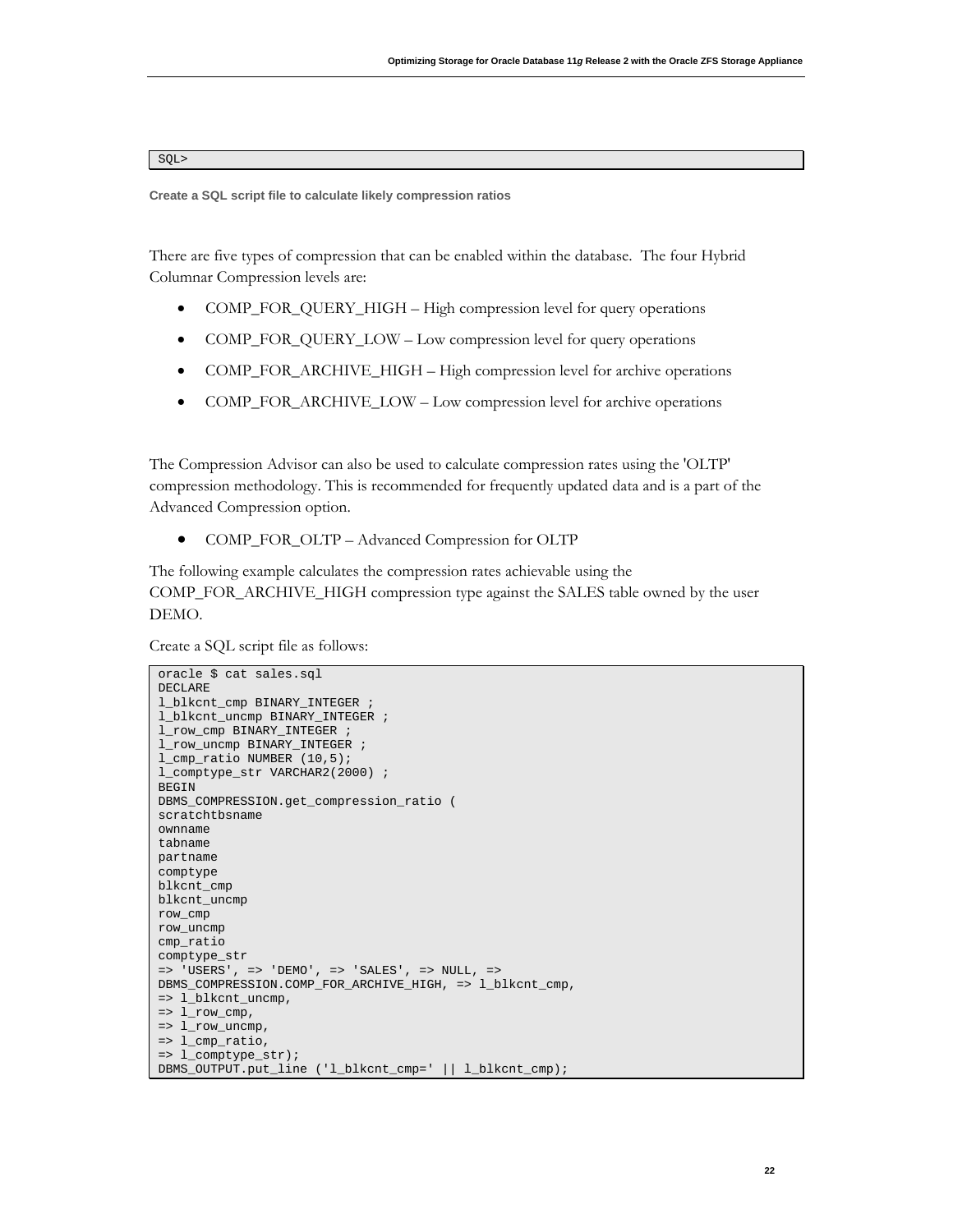| DBMS_OUTPUT.put_line ('l_blkcnt_uncmp='    l_blkcnt_uncmp); |  |
|-------------------------------------------------------------|--|
| DBMS_OUTPUT.put_line ('l_comptype_str= '   l_comptype_str); |  |
| DBMS_OUTPUT.put_line ('l_cmp_ratio='    l_cmp_ratio);       |  |
| END                                                         |  |

The scratchtbsname should be set to a tablespace that can be used to create a sample of the SALES tablespace. USERS is usually adequate for this purpose. The comptype should be changed to the compression type to be calculated, one of COMP\_FOR\_QUERY\_HIGH, COMP\_FOR\_QUERY\_LOW, COMP\_FOR\_ARCHIVE\_HIGH, COMP\_FOR\_ARCHIVE\_LOW or COMP\_FOR\_OLTP.

**Calculate the compression ratio**

Within SQLPLUS, run the sales.sql script.

```
SQL> set serveroutput on SQL> @sales Compression Advisor self-check validation 
successful. select count(*) on both Uncompressed and EHybrid Columnar Compression
Compressed format = 1000001 rows l_blkcnt_cmp=784 l_blkcnt_uncmp=8161 
l_comptype_str="Compress For Archive High" l_cmp_ratio=10.4
PL/SQL procedure successfully completed.
```
Note: This produced a compression ratio of 10.4:1 which is exactly the same result as observed when the whole table was compressed using 'archive high' but with 100 million rows.

# Appendix B: Enabling Oracle Hybrid Columnar Compression on dNFS Mounted Shares

To take advantage of Oracle Hybrid Columnar Compression using dNFS, the following prerequisites are required:

- Oracle 11*g* [Release 2 Enterprise Edition 11.2.0.3](http://docs.oracle.com/cd/E11882_01/server.112/e22487/chapter1_11203.htm#sthref42) and patch 1334343 or later
- Oracle ZFS Storage Appliance with SNMP enabled and accessible from all Oracle Database nodes that want to take advantage of Hybrid Columnar Compression
- An enabled Oracle dNFS client to access the Oracle ZFS Storage Appliance

Enabling the SNMP Service on the Oracle ZFS Storage Appliance

Oracle Database requires that SNMP be enabled and configured for use by Hybrid Columnar Compression when using the Oracle ZFS Storage Appliance. To enable Hybrid Columnar Compression, use the following steps.

**Configuring SNMP to serve Oracle ZFS Storage Appliance status and traps** Use either the Oracle ZFS Storage Appliance BUI or CLI for the following: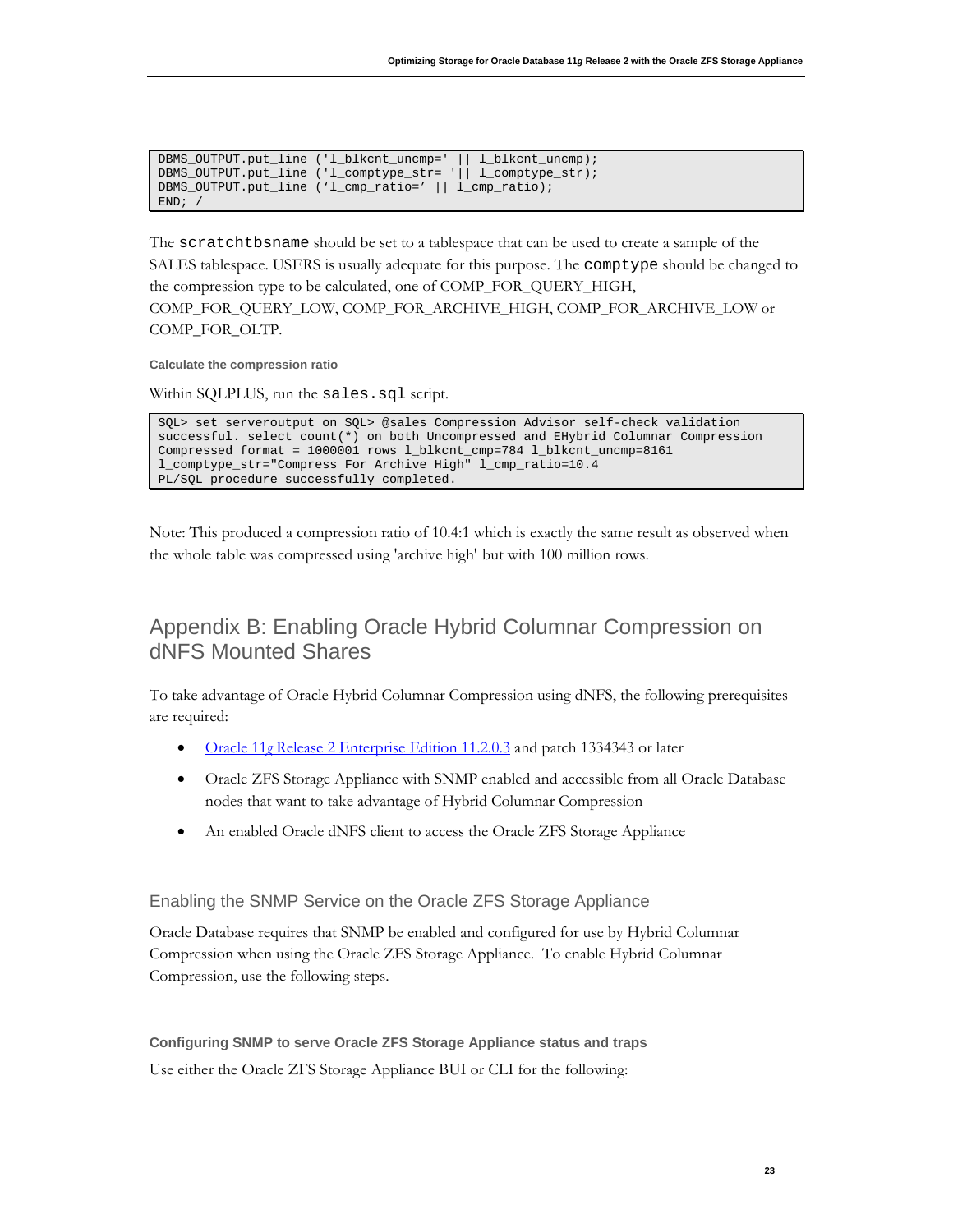- 1. Set the community name, authorized network and contact string.
- 2. If desired, set the trap destination to a remote SNMP host; otherwise, set this to 127.0.0.1.
- 3. If desired, set the authorized network to allow SNMP clients; otherwise, set this to 127.0.0.1/8. One of the authorized networks should include the network with the Oracle Database Servers.
- 4. Apply/commit the configuration.
- 5. Restart the service.

Figure 8 shows a sample configuration in which the authorized network with the Oracle Database Server is 192.168.56.0/24.

| Sun<br>SUN ZFS STORAGE VM<br><b>ORACLE</b>                                                                                                                                                                                                                                                                                                                                                                                                                                              |                               |                      |                                                                                                                                                                           |         |               | Super-User@zfsavirtualhomeLOGOUT HELP |                     |
|-----------------------------------------------------------------------------------------------------------------------------------------------------------------------------------------------------------------------------------------------------------------------------------------------------------------------------------------------------------------------------------------------------------------------------------------------------------------------------------------|-------------------------------|----------------------|---------------------------------------------------------------------------------------------------------------------------------------------------------------------------|---------|---------------|---------------------------------------|---------------------|
| $\mathcal{O}(\mathcal{A},\mathcal{O})$                                                                                                                                                                                                                                                                                                                                                                                                                                                  |                               | <b>Configuration</b> | <b>Maintenance</b>                                                                                                                                                        |         | <b>Shares</b> | <b>Status</b>                         | Analytics           |
|                                                                                                                                                                                                                                                                                                                                                                                                                                                                                         | <b>SERVICES</b>               | STORAGE              | NETWORK<br>SAN                                                                                                                                                            | CLUSTER | USERS         | PREFERENCES                           | ALERTS              |
| <b>El Services</b>                                                                                                                                                                                                                                                                                                                                                                                                                                                                      | <b>SNMP</b>                   |                      |                                                                                                                                                                           |         |               |                                       |                     |
| <b>2</b> Active Directory<br><b>B</b> DNS<br><b>B</b> Dynamic Routing<br>$E$ FTP<br>s HTTP<br><b>&amp; Identity Mapping</b><br><b>B</b> IPMP<br>& iSCSI<br>± LDAP<br><b>6 NDMP</b><br><b>&amp; NFS</b><br>$\varepsilon$ NIS<br>e NTP<br><b>C</b> Phone Home<br><b>B</b> Remote Replication<br><b>8 Service Tags</b><br>s SFTP<br>Shadow Migration<br>& SMB<br><b>&amp; SMTP</b><br><b>SNMP</b><br>SRP<br><b>8 SSH</b><br>: Syslog<br>System Identity<br>$2$ TFTP<br><b>3</b> Virus Scan | ← U 2012-5-23 17:45:33 Online |                      | SNMP community name public<br>Authorized network 192.168.56.0/24<br>Appliance contact kristian.toms@oracle.com<br>Trap destinations $\heartsuit \textcircled{} 127.0.0.1$ |         |               | REVERT                                | Properties<br>APPLY |

**Figure 8. Configuring SNMP in the Oracle ZFS Storage Appliance BUI**

To test that the database nodes are receiving the correct SNMP service, use the following command on Oracle Linux or Oracle Solaris.

\$snmpget -v1 -c public <IP for mount point> 1.3.6.1.4.1.42.2.225.1.4.2.0

The command should return the following output: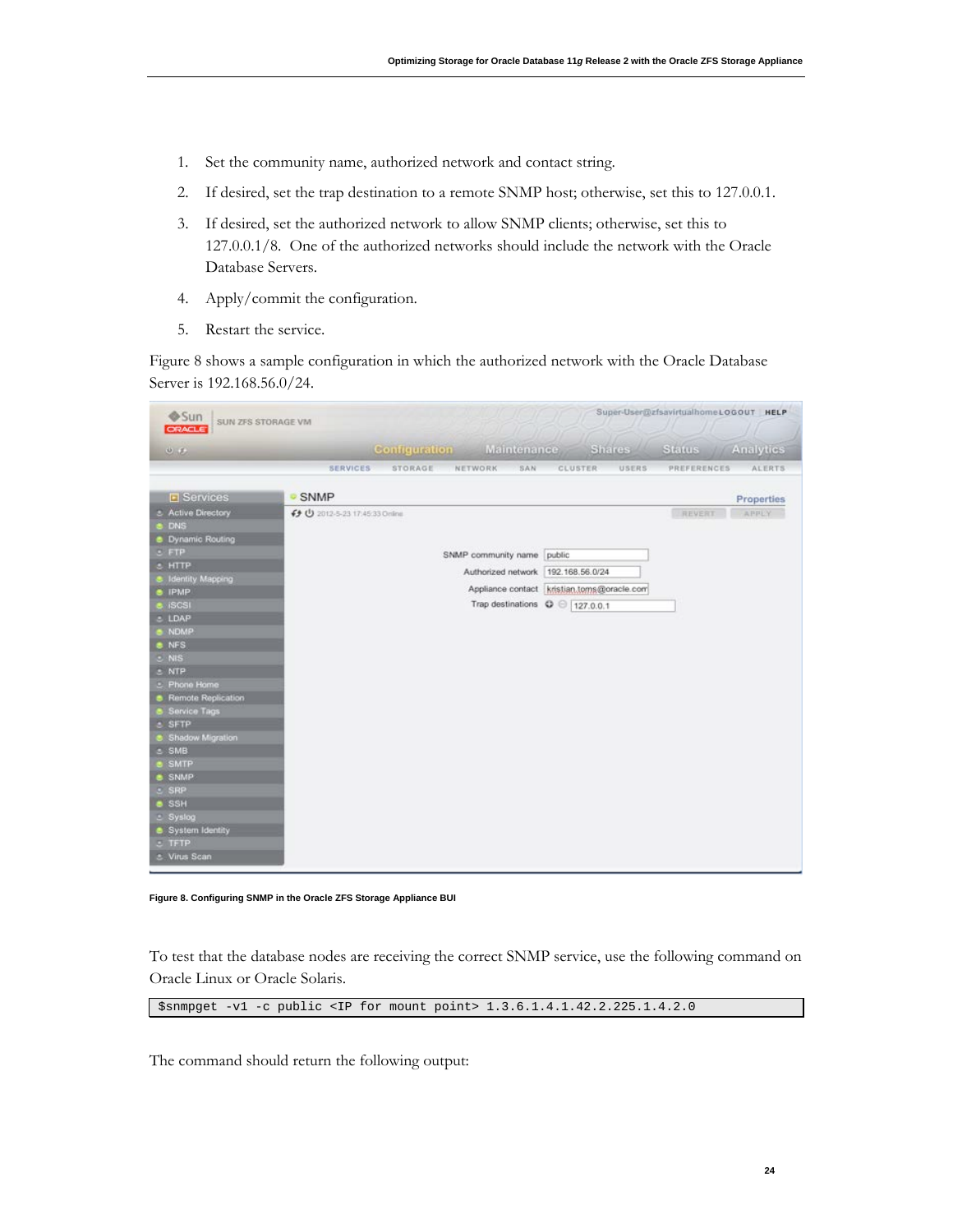SNMPv2-SMI::enterprises.42.2.225.1.4.2.0 = STRING: "Sun ZFS Storage 7420"

### Configuring Oracle dNFS

As previously discussed, dNFS is an optional configuration that can improve throughput for Oracle databases. It is recommended that as a minimum Oracle Database Patch 8808984 is applied to ensure optimal dNFS operation. To configure dNFS, complete the following. For the most up-to-date patch and configuration settings, refer to MOS note 762374.1 on My Oracle Support.

1. a. For version 11.2.0.2 or greater of the Oracle Database software, enter:

```
$ make -f$ORACLE_HOME/rdbms/lib/ins_rdbms.mk
dnfs_on
```
1. b. For a version prior to 11.2.0.2, enter:

```
$ ln -sf \$ORACLE_HOME/lib/libnfsodm11.so \
$ORACLE_HOME/lib/libodm11.so
```
Update the oranfstab (/etc/oranfstab) file with entries showing the channels and shares accessed on the Oracle ZFS Storage Appliance. The following example shows how to access the data share on aie-7420a-h1 over IP addresses 192.168.36.200 server: aie-7420a-h1.

```
$ORACLE_HOME/dbs/oranfstab
server: aie-7420a-h1 <=== ZFS Storage Appliance Hostname
path: 192.168.36.200 <=== First path to ZFSSA i.e. NIC 1
local: 192.168.36.4 <=== First Client side interface
path: 192.168.36.201 <=== Second path to ZFSSA i.e. NIC 2
local: 192.168.36.5 <=== Second Client side interface
export: /export/dbname/data mount: /ZFSSA/dbname/data
export: /export/dbname/index mount: /ZFSSA/dbname/index
export: /export/dbname/redo mount: /ZFSSA/dbname/redo
export: /export/dbname/undo mount: /ZFSSA/dbname/undo
export: /export/dbname/temp mount: /ZFSSA/dbname/temp
```
2. Restart the Oracle Database software instance.

# Appendix C: Enabling Oracle Hybrid Columnar Compression on iSCSI or Fibre Channel LUNs

To take advantage of Oracle Hybrid Columnar Compression using iSCSI or Fibre Channel LUNs, the following prerequisites are required: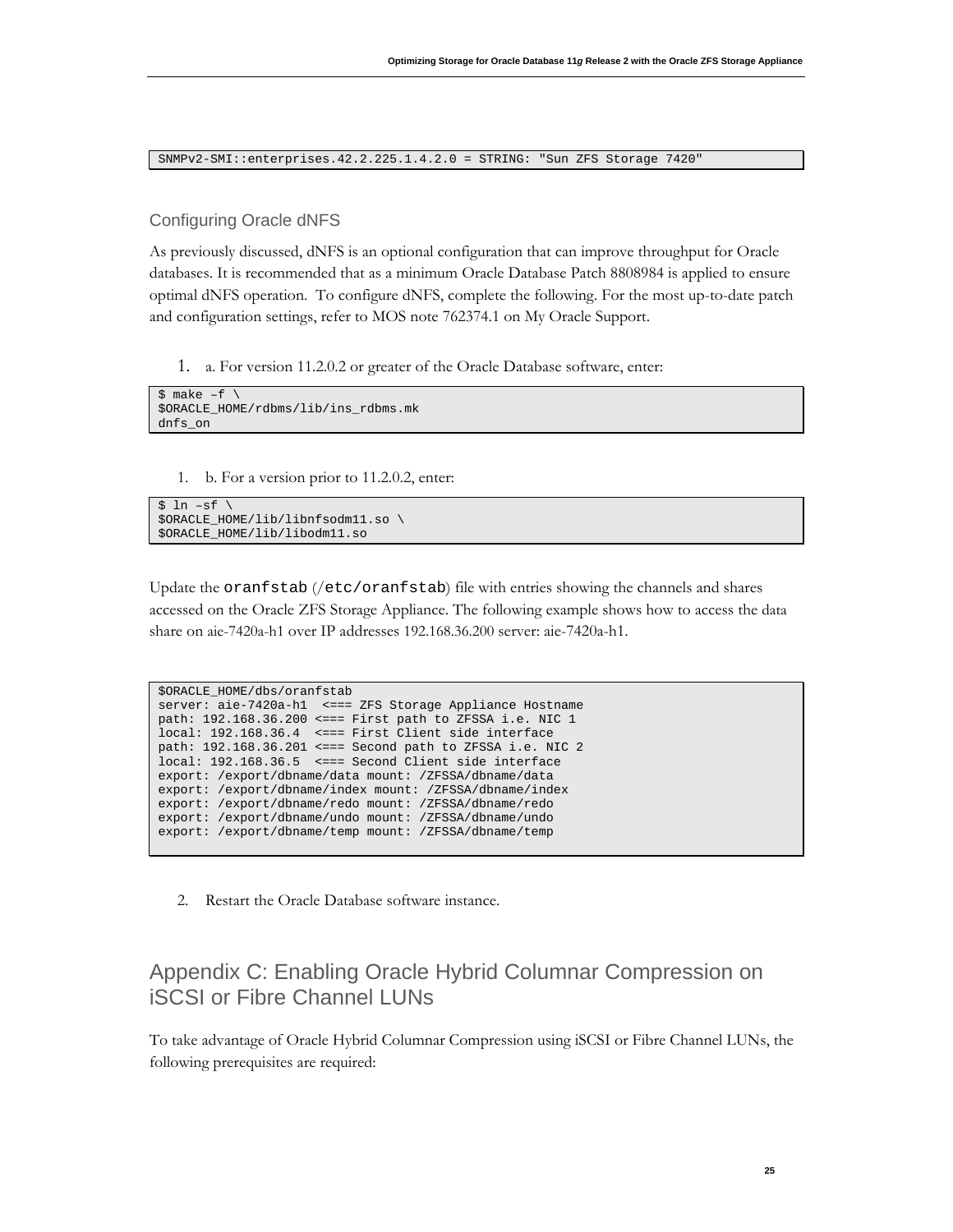- Oracle 11*g* Release 2 Enterprise Edition 11.2.0.4 or higher
- An Oracle Automatic Storage Management (ASM) diskgroup with specific attributes configured and consisting only of LUNs residing on the Oracle ZFS Storage Appliance
- The Oracle ZFS Storage Appliance running firmware version 2013.06.05.0.1 or higher

## Creating LUNs and Adding Them to an ASM Diskgroup

Before you create an ASM diskgroup, create your iSCSI or Fibre Channel LUNs and discover them using the operating system tools.

For information on how to configure Fibre Channel LUNs on the Oracle ZFS Storage Appliance, refer to the white paper:

"Understanding the Use of Fibre Channel in the Oracle ZFS Storage Appliance," [http://www.oracle.com/technetwork/server-storage/sun-unified-storage/documentation/o12-019](http://www.oracle.com/technetwork/server-storage/sun-unified-storage/documentation/o12-019-fclun-7000-rs-1559284.pdf) [fclun-7000-rs-1559284.pdf](http://www.oracle.com/technetwork/server-storage/sun-unified-storage/documentation/o12-019-fclun-7000-rs-1559284.pdf)

For information on how to configure iSCSI LUNS with Linux, refer to the article: "Using Sun ZFS Storage Appliance iSCSI LUNs in an Oracle Linux Environment" [http://www.oracle.com/technetwork/articles/servers-storage-admin/o11-104-iscsi-luns-linux-](http://www.oracle.com/technetwork/articles/servers-storage-admin/o11-104-iscsi-luns-linux-518400.html)[518400.html](http://www.oracle.com/technetwork/articles/servers-storage-admin/o11-104-iscsi-luns-linux-518400.html)

or for Oracle Solaris, refer to the article:

"Using Sun ZFS Storage Appliance iSCSI LUNs in an Oracle Solaris Environment" [http://www.oracle.com/technetwork/server-storage/sun-unified-storage/documentation/iscsi](http://www.oracle.com/technetwork/server-storage/sun-unified-storage/documentation/iscsi-quickstart-v1-2-051512-1641594.pdf)[quickstart-v1-2-051512-1641594.pdf](http://www.oracle.com/technetwork/server-storage/sun-unified-storage/documentation/iscsi-quickstart-v1-2-051512-1641594.pdf)

Use the asmca tool or asmcmd command to create an ASM diskgroup consisting only of LUNs that reside on the Oracle ZFS Storage Appliance. Refer to the Oracle Automatic Storage Management Administrator's Guide for information on using asmca or asmcmd to create an ASM diskgroup. [http://docs.oracle.com/cd/E11882\\_01/server.112/e18951/toc.htm](http://docs.oracle.com/cd/E11882_01/server.112/e18951/toc.htm)

Log in to the ASM instance as the grid user and issue the following commands (in this example, the diskgroup name is DATA. Substitute your own diskgroup name.)

[oracle@server bin]\$ **export ORACLE\_SID=+ASM** [oracle@server bin]\$ **export ORACLE\_HOME=/u01/app/oracle/product/11.2.0/grid** [oracle@server bin]\$ **cd \$ORACLE\_HOME/bin** [oracle@server bin]\$ **./sqlplus / as sysasm** SQL\*Plus: Release 11.2.0.4.0 Production on Fri Nov 22 16:03:43 2013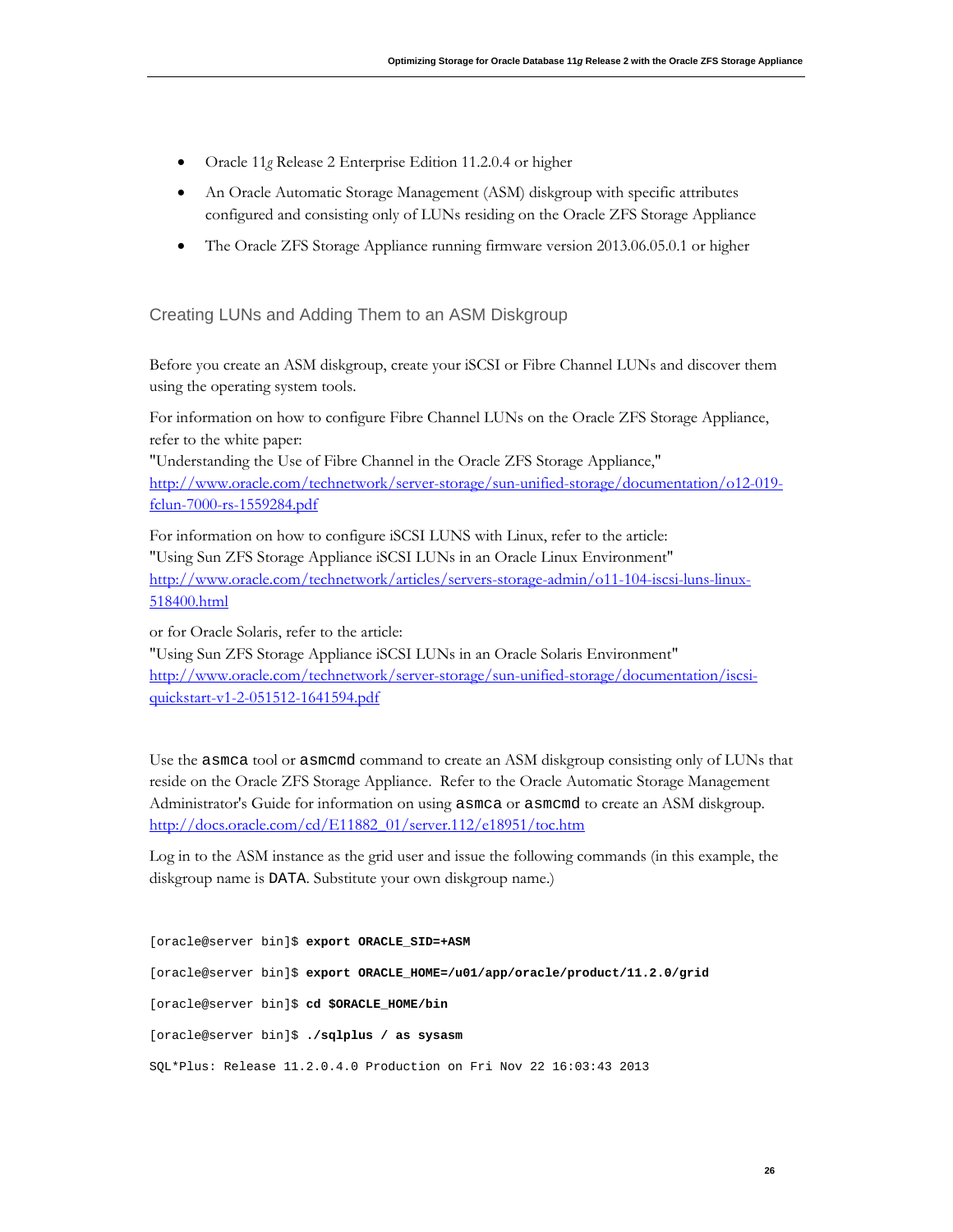Copyright (c) 1982, 2013, Oracle. All rights reserved.

Connected to:

Oracle Database 11g Enterprise Edition Release 11.2.0.4.0 - 64bit Production

With the Automatic Storage Management option

SQL> alter diskgroup DATA set attribute 'compatible.asm'='11.2.0.4';

Diskgroup altered.

SQL> alter diskgroup DATA set attribute 'compatible.rdbms'='11.2.0.4';

Diskgroup altered.

SQL> alter diskgroup DATA set attribute 'storage.type'='ZFSSA';

Diskgroup altered.

SQL>

A user may now create databases in the +DATA ASM diskgroup that are eligible to use the Hybrid Columnar Compression mode of compression.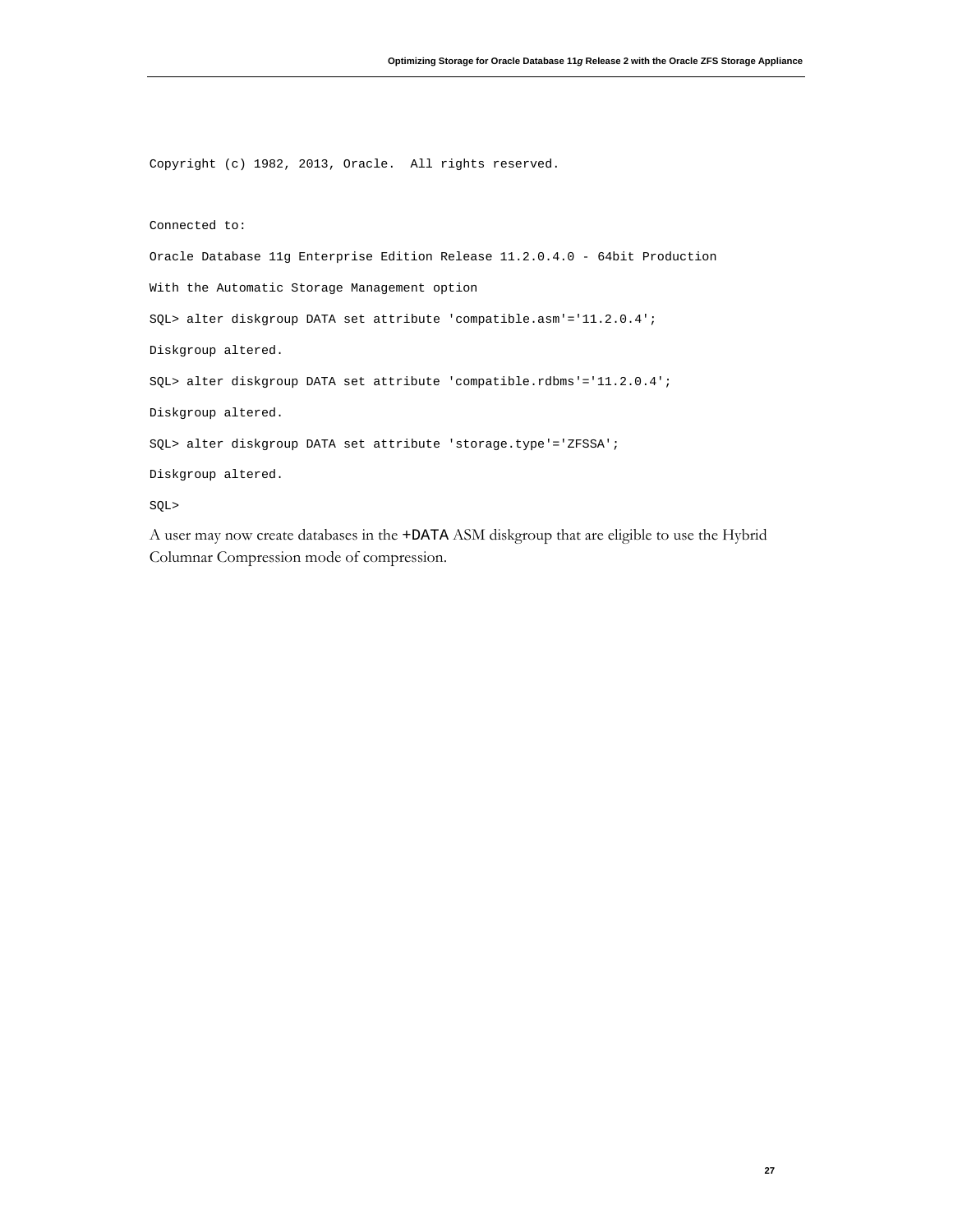# Appendix D: References

See the following resources for additional information relating to the products covered in this document.

References to Sun ZFS Storage Appliance, Sun ZFS Storage 7000, and ZFS Storage Appliance all refer to the same family of Oracle ZFS Storage Appliance products. Some cited documentation may still carry these legacy naming conventions.

- Oracle ZFS Storage Appliance Documentation Library, including Installation, Analytics, Customer Service, and Administration guides: <http://www.oracle.com/technetwork/documentation/oracle-unified-ss-193371.html>
- The *Oracle ZFS Storage Appliance Administration Guide* is also available through the Oracle ZFS Storage Appliance help context. The Help function in Oracle ZFS Storage Appliance can be accessed through the browser user interface.
- Oracle ZFS Storage Appliance software releases can be downloaded from the following URLs: <https://wikis.oracle.com/display/FishWorks/Software+Updates> <http://www.oracle.com/technetwork/server-storage/sun-unified-storage/downloads/index.html>
- Oracle Support Center <http://www.oracle.com/support>
- Patches and updates downloads from My Oracle Support (MOS) (search under Oracle ZFS Storage Software Patches)
- Oracle ZFS Storage Appliance Plug-ins [http://www.oracle.com/technetwork/server-storage/sun-unified-storage/downloads/zfssa](http://www.oracle.com/technetwork/server-storage/sun-unified-storage/downloads/zfssa-plugins-1489830.html)[plugins-1489830.html](http://www.oracle.com/technetwork/server-storage/sun-unified-storage/downloads/zfssa-plugins-1489830.html)
- Oracle Storage Product Information <http://www.oracle.com/us/products/storage/overview/index.html>
- Oracle ZFS Storage Appliance Technical White Papers and Solution Briefs, including "Best Practices for Oracle ZFS Storage Appliance and VMware vSphere5.x" [http://www.oracle.com/technetwork/server-storage/sun-unified](http://www.oracle.com/technetwork/server-storage/sun-unified-storage/documentation/index.html)[storage/documentation/index.html](http://www.oracle.com/technetwork/server-storage/sun-unified-storage/documentation/index.html)